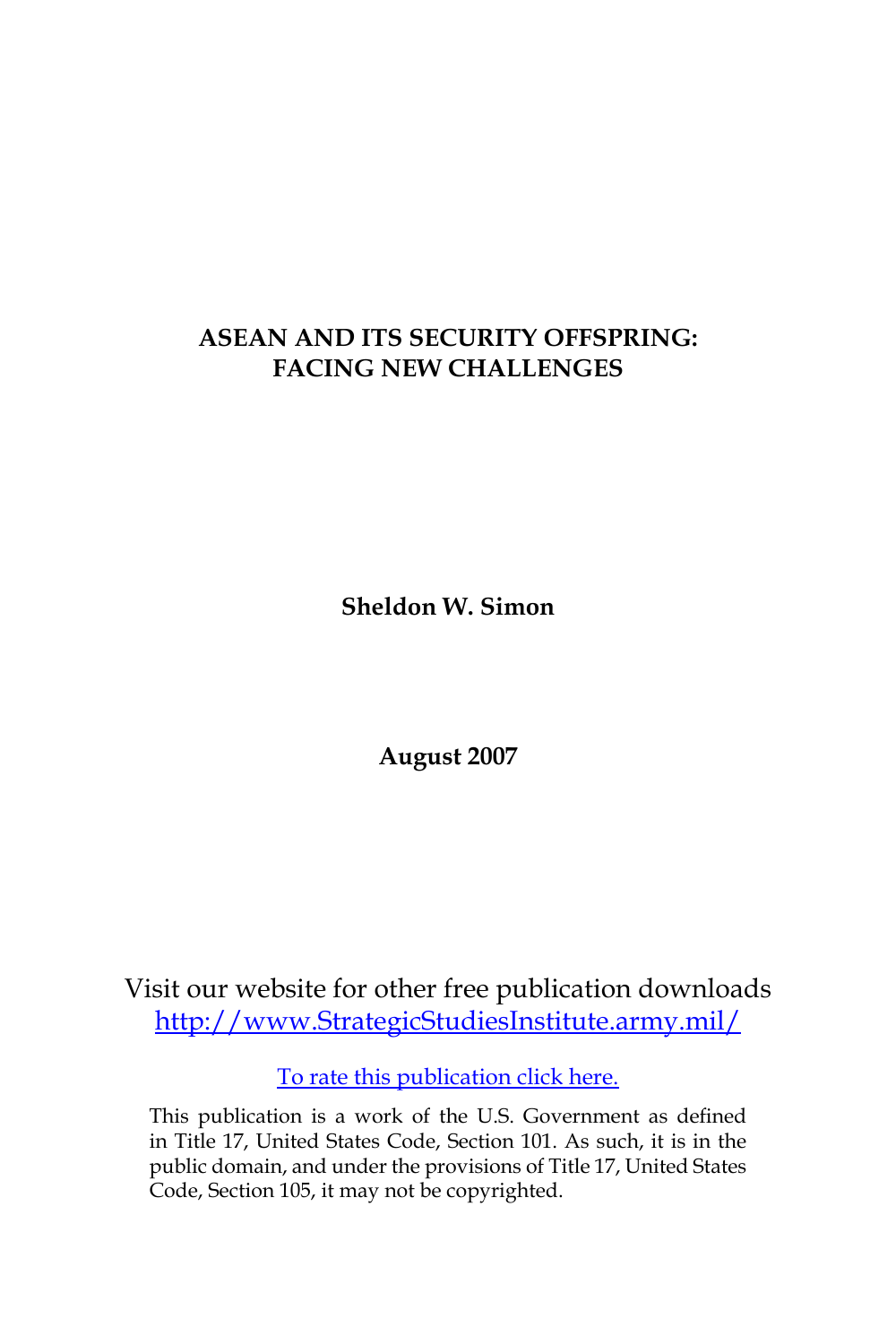\*\*\*\*\*

The views expressed in this report are those of the author and do not necessarily reflect the official policy or position of the Department of the Army, the Department of Defense, or the U.S. Government. This report is cleared for public release; distribution is unlimited.

\*\*\*\*\*

Comments pertaining to this report are invited and should be forwarded to: Director, Strategic Studies Institute, U.S. Army War College, 122 Forbes Ave, Carlisle, PA 17013-5244.

\*\*\*\*\*

All Strategic Studies Institute (SSI) publications are available on the SSI homepage for electronic dissemination. Hard copies of this report also may be ordered from our homepage. SSI's homepage address is: *www.StrategicStudiesInstitute.army.mil*.

\*\*\*\*\*

The Strategic Studies Institute publishes a monthly e-mail newsletter to update the national security community on the research of our analysts, recent and forthcoming publications, and upcoming conferences sponsored by the Institute. Each newsletter also provides a strategic commentary by one of our research analysts. If you are interested in receiving this newsletter, please subscribe on our homepage at *www.StrategicStudiesInstitute.army. mil*/*newsletter/.*

ISBN 1-58487-306-X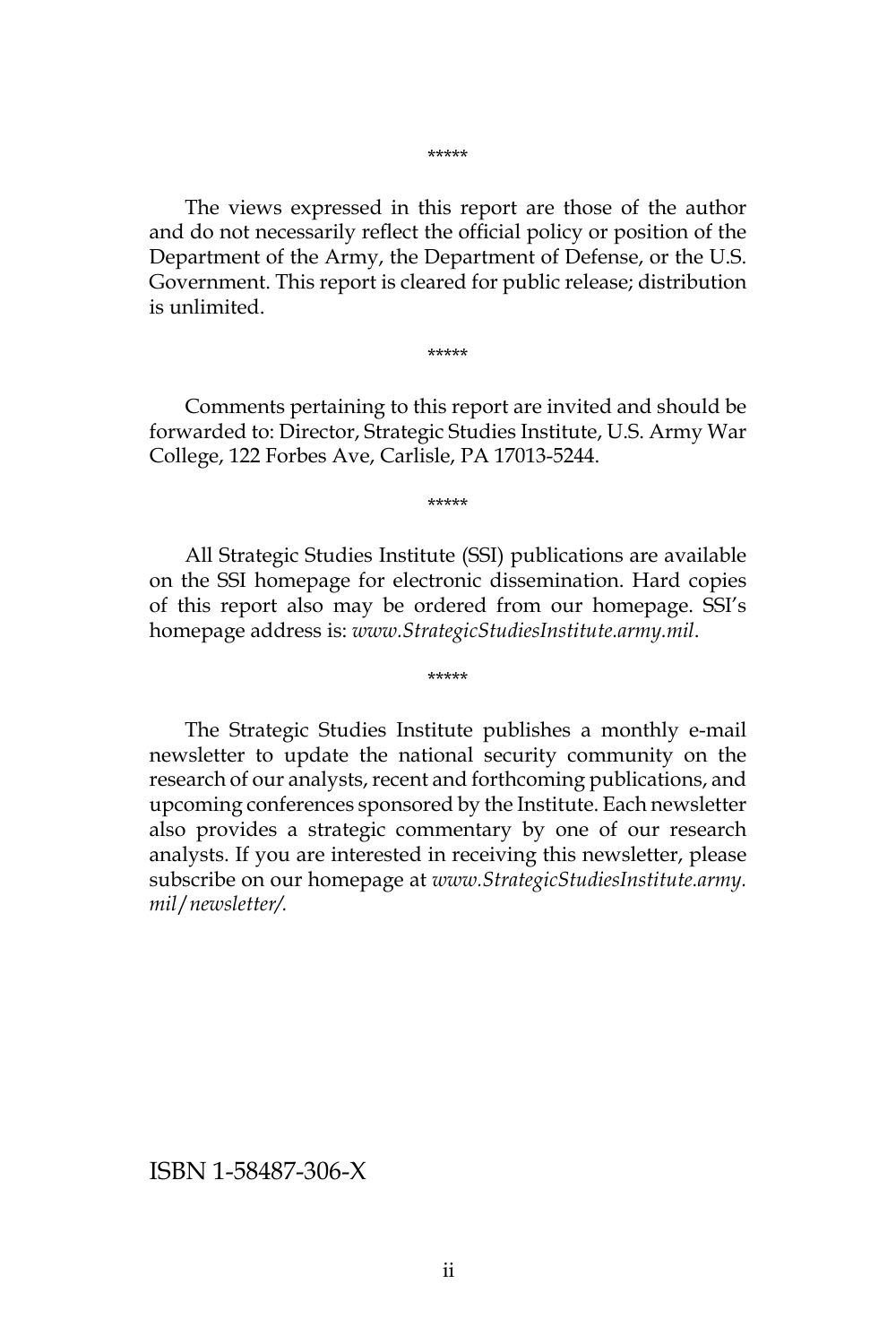#### **FOREWORD**

The Association of Southeast Asian Nations (ASEAN) is celebrating its 40th anniversary this year. Uniting the 10 major mainland and insular Southeast Asian states, ASEAN has also established formal links to Northeast Asia (ASEAN+3), as well as to the world at large (ASEAN Regional Forum). It is appropriate at this time to take stock of ASEAN and project its future. How effectively have ASEAN and its organizational offspring functioned as a security community? Have the Association's members been able to aggregate their security interests? Have they presented a united security front to other states? Do they collaborate to resolve internal security problems and protect one another against external security challenges?

In this monograph, Professor Sheldon Simon, who has written on Asian security for over 40 years, argues that ASEAN is pursuing an engagement strategy in the 21st century, bringing the great powers (the United States, China, India, Japan, and the European Union) into Southeast Asia's political and economic discussions. While these large deliberative arrangements provide regular opportunities to keep one another informed of intentions, they have been too unwieldy to effect major changes in political and economic relations. For the United States, ASEAN-dominated organizations have taken second place to Washington's bilateral ties to Southeast Asia, particularly with respect to Indonesia, Singapore, Thailand, and the Philippines. Nevertheless, ASEAN's symbolic importance to the United States was acknowledged in the summer of 2006 when both the State Department and Congress announced that Washington planned to appoint an ambassador to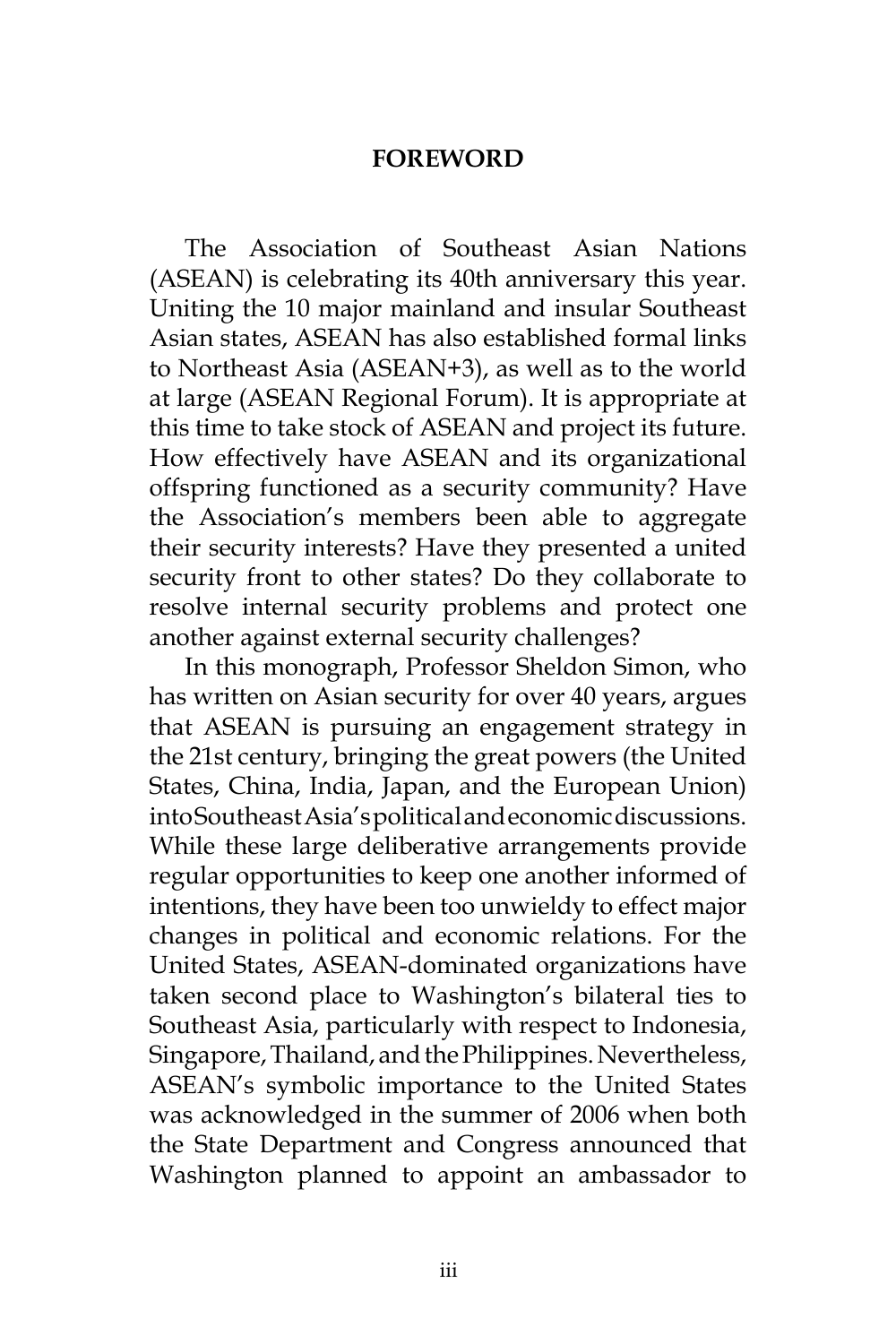the association. America's future multilateral security relationships with Asia must take a more active ASEAN into account.

The Strategic Studies Institute is pleased to offer this monograph as part of its efforts to help U.S. military and defense leaders understand the key role that Southeast Asia-centered organizations are playing in Asian security.

DOUG⊯AS C. LOVELA**C**E, JR.

Director Strategic Studies Institute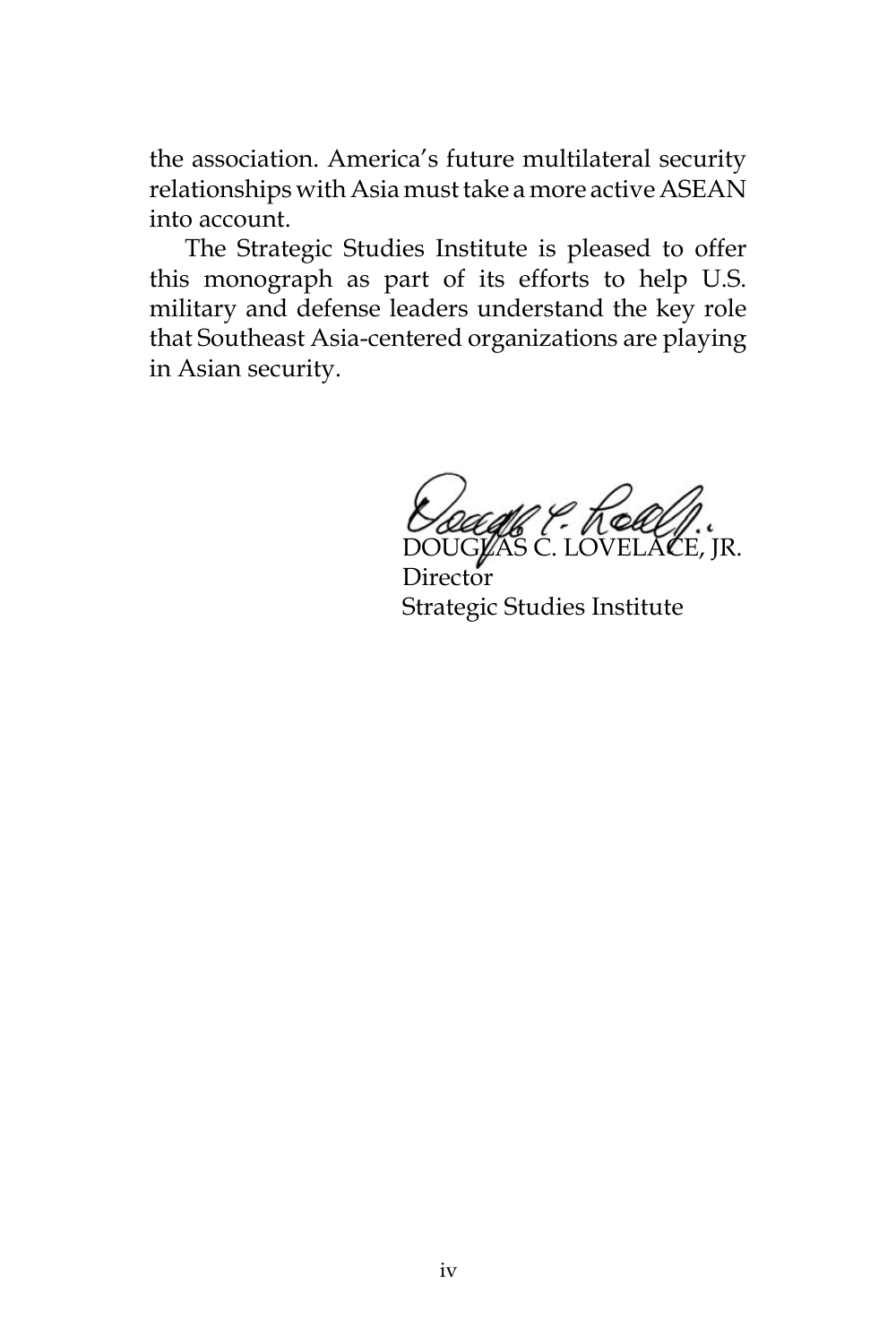# **BIOGRAPHICAL SKETCH OF THE AUTHOR**

SHELDON SIMON is Professor of Political Science and Faculty Associate of the Center for Asian Research at Arizona State University where he has been a faculty member for over 30 years. He is also senior advisor to The National Bureau of Asian Research (Seattle and Washington, DC). A specialist on Asian international politics, Dr. Simon is the author or editor of nine books and some 130 scholarly articles and book chapters. His most recent books are edited volumes: *The Many Faces of Asian Security* (2001) and *Religion and Conflict in South and Southeast Asia: Disrupting Violence* (2007).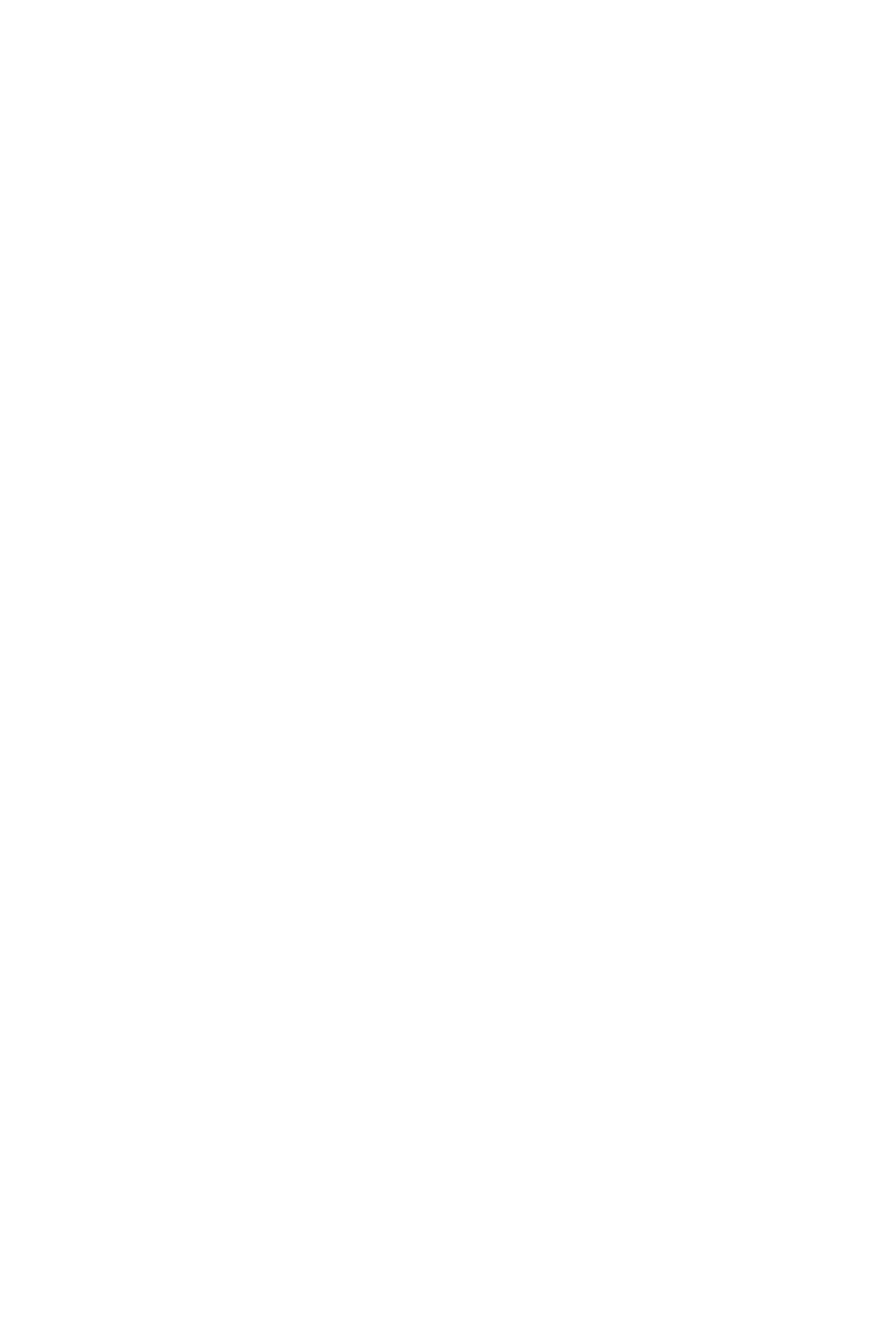#### **SUMMARY**

In its 40 years of existence, the Association of Southeast Asian Nations (ASEAN) has played well above its collective weight in world politics, though its reputation for effective diplomacy was seriously tarnished by an inability to resolve the region's 1997- 98 financial crisis and other political challenges in the 1990s, including East Timor's secession from Indonesia, annual forest fire haze from Indonesian Borneo that creates a regional public health hazard, and the 1997 Cambodian coup that overturned an ASEAN-endorsed election. The primary explanation for ASEAN's political weakness has been its attachment to the principle of noninterference in its members' domestic affairs. Much of ASEAN's political effort in the early 21st century is devoted to overcoming this weakness.

The primary impetuses for ASEAN moving beyond sovereignty protection are transnational challenges, particularly terrorism, the exploitation of ocean resources, and maritime security, all of which require international cooperation. Secessionists from southern Thailand and the southern Philippines flee to northern Malaysia and Borneo respectively; illegal arms trafficking moves from Cambodia and Thailand to insular Southeast Asia; and radical Islamists go back and forth between Indonesia and the Philippines. Porous borders, suspicious border guards, inadequate coast guards, and armed forces that rarely collaborate beyond bilateral exercises are all counterproductive with respect to transnational challenges.

ASEAN states are attempting to overcome these deficits. Trilateral maritime cooperation in the Malacca Strait by its littoral members (Singapore, Malaysia,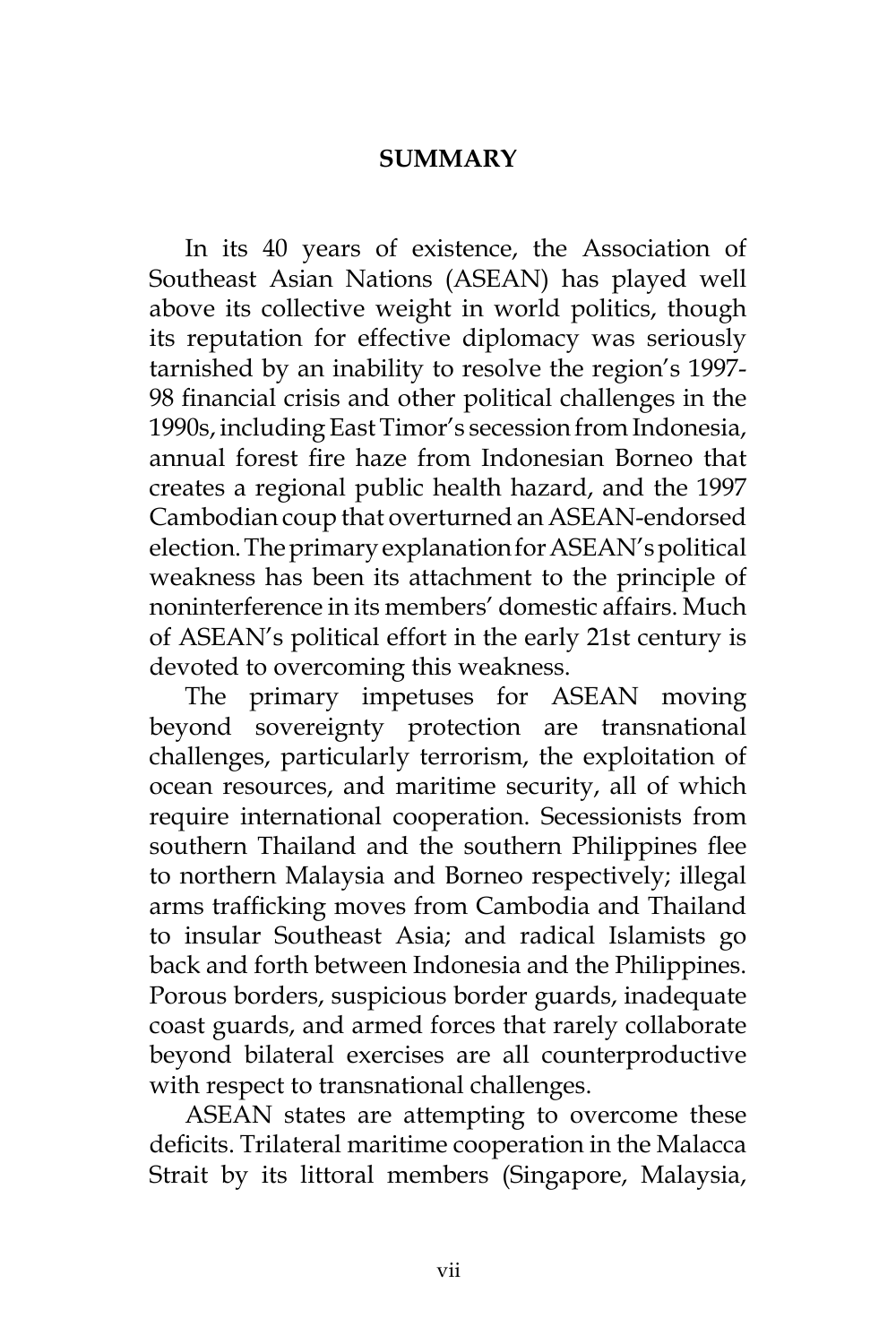Indonesia) to patrol for pirates and terrorists receives technical assistance from Japan and the United States. Anti-terrorist collaboration has expanded through ASEAN states' law enforcement and intelligence communities, with significant technical support and training from the United States and Australia. Moreover, in 2007 ASEAN tabled a draft charter that alters the association's noninterference principle and, for the first time, promotes democracy as a regional goal.

On broader security matters, ASEAN declared Southeast Asia to be a nuclear weapons free zone via treaty in 1995. Concerned about nuclear weapons proliferation in Northeast and South Asia, ASEAN desired to separate itself from the nuclear standoffs of its Asian neighbors. Moreover, ASEAN sees the nuclear free zone treaty to be an extension of its 1976 Treaty of Amity and Cooperation (TAC) that prohibits the use of force in settling international disputes. Signing the TAC has become the prerequisite for joining Asia's latest security discussion forum, the East Asia Summit (EAS) which held its first annual meeting in December 2005. Inspired by ASEAN and its Northeast Asian partners (the Republic of Korea [ROK], Japan, and China), India, Australia, and New Zealand have also joined, but so far not the United States. Some in Washington are concerned that ratifying the TAC could limit U.S. military actions in the Pacific, though the treaty's advocates point out that America's closest Asian allies—Japan, the ROK, and Australia—are EAS members and do not believe their security obligations toward the United States have been jeopardized.

Asia's largest security discussion body is the ASEAN Regional Forum (ARF) consisting of all East Asian states, the European Union, the United States,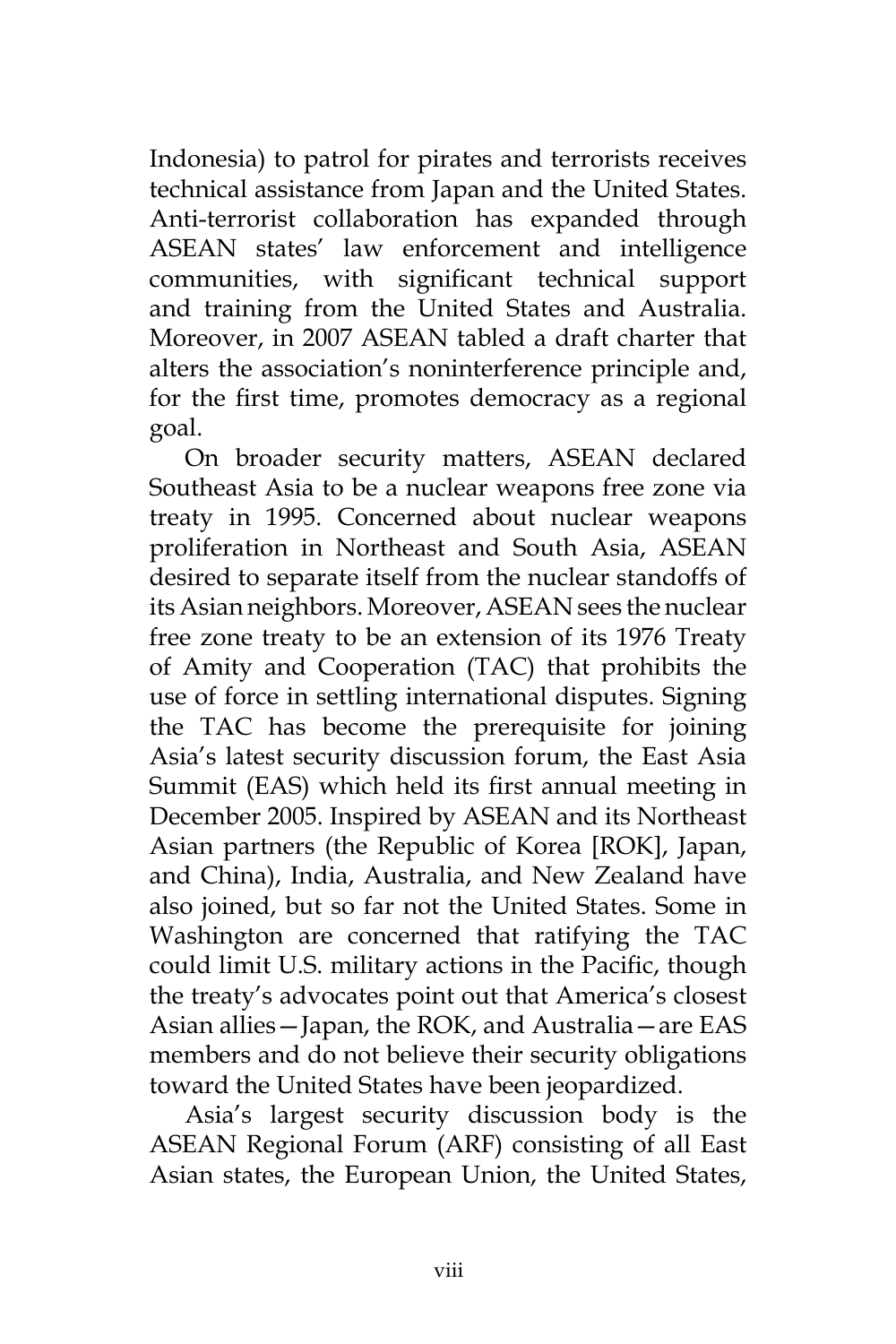and Canada. While the great powers dominate ARF discussions, its structure and procedures are modeled on ASEAN's. Both ASEAN and the ARF emphasize security transparency such as the publication of national white papers on defense that include both order of battle and doctrine. The ARF looks forward to preventive diplomacy and even conflict resolution though neither of these future action categories has been implemented. The ARF has attained some success in anti-terrorist collaboration involving terrorist finances and the sharing of information among national financial intelligence units.

Given ASEAN and ARF deficiencies, it is not surprising that the United States continues to rely primarily on bilateral security relationships in Southeast Asia. Nevertheless, with the creation of the EAS and ASEAN negotiating a new charter that includes designating the association a Security Community, Washington would be wise to rethink its multilateral diplomacy. ASEAN, the ARF, and the EAS could well become prominent political and economic actors in the 21st century. The United States should not let this parade pass it by.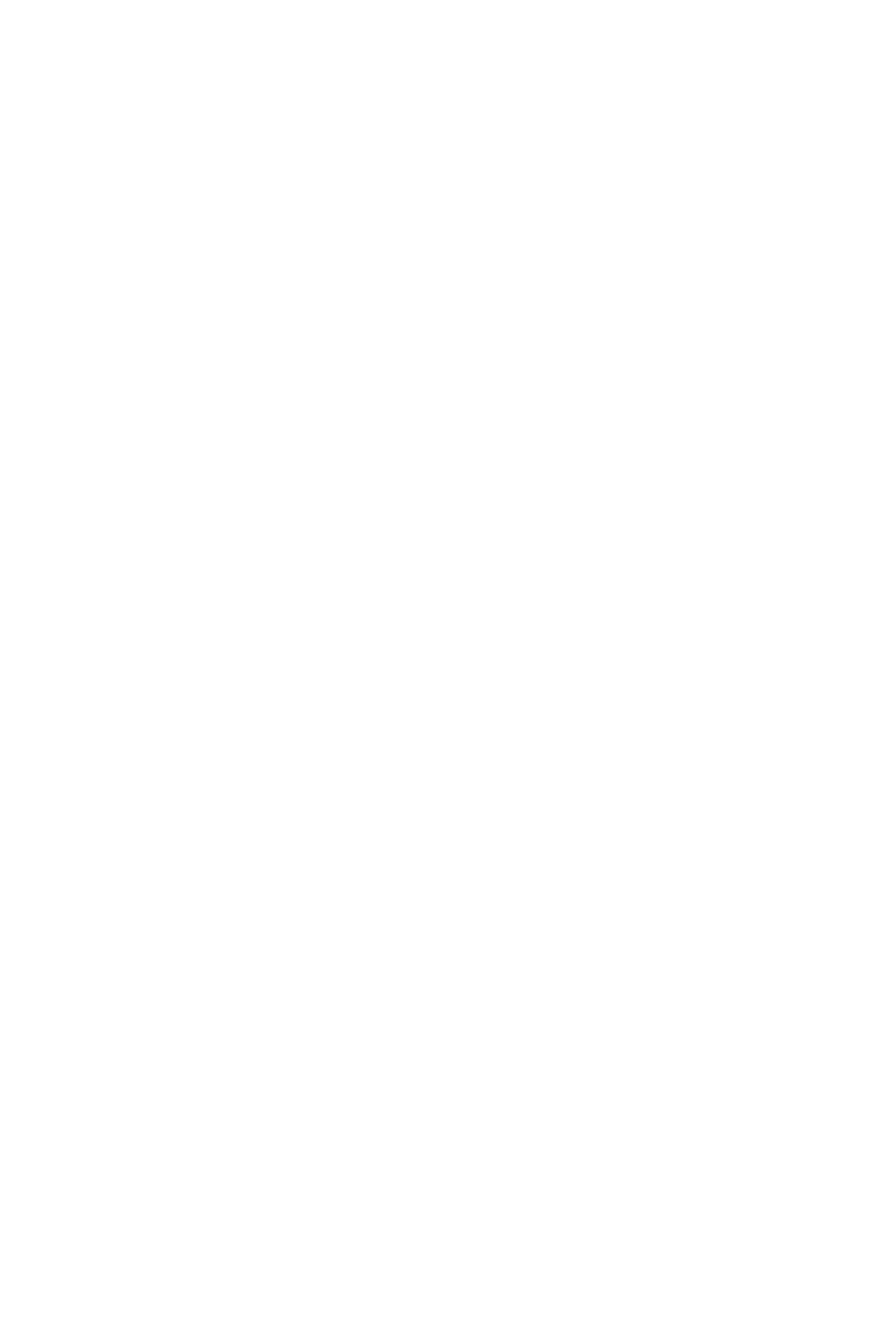## **ASEAN AND ITS SECURITY OFFSPRING: FACING NEW CHALLENGES**

Until the Asian financial crisis of 1997-98, the Association of Southeast Asian Nations (ASEAN) was generally considered the most successful multinational political organization among developing countries in the world.<sup>1</sup> ASEAN's international reputation was burnished in the 1980s by its ability to keep the United Nations (UN) focused on the necessity of repelling Vietnam's invasion and occupation of Cambodia. Hanoi's subsequent withdrawal—though achieved because of the Chinese-Soviet rapprochement—was seen as a major ASEAN victory. ASEAN also arranged annual meetings between the Association and the great powers (the United States, China, Japan, and the European Union [EU]) to discuss an agenda of political, economic, and security issues generated by the Southeast Asian states.

This record of Southeast Asian states playing well above their collective weights in global politics apparently came to an end in the late 1990s due to a series of regional challenges to which ASEAN has been unable to respond effectively. These included the region's financial crisis; the Indonesian-generated forest fire haze that periodically blankets Singapore, Malaysia, and the southern Philippines; the upheaval and elections in East Timor leading to its independence; and the 1997 Cambodian coup that overturned the results of a UN-sponsored and ASEAN-endorsed election. All of these created what the late Michael Leifer called "a clear failure of regional cooperation" and have led to a crisis of regional identity and credibility within ASEAN<sup>2</sup>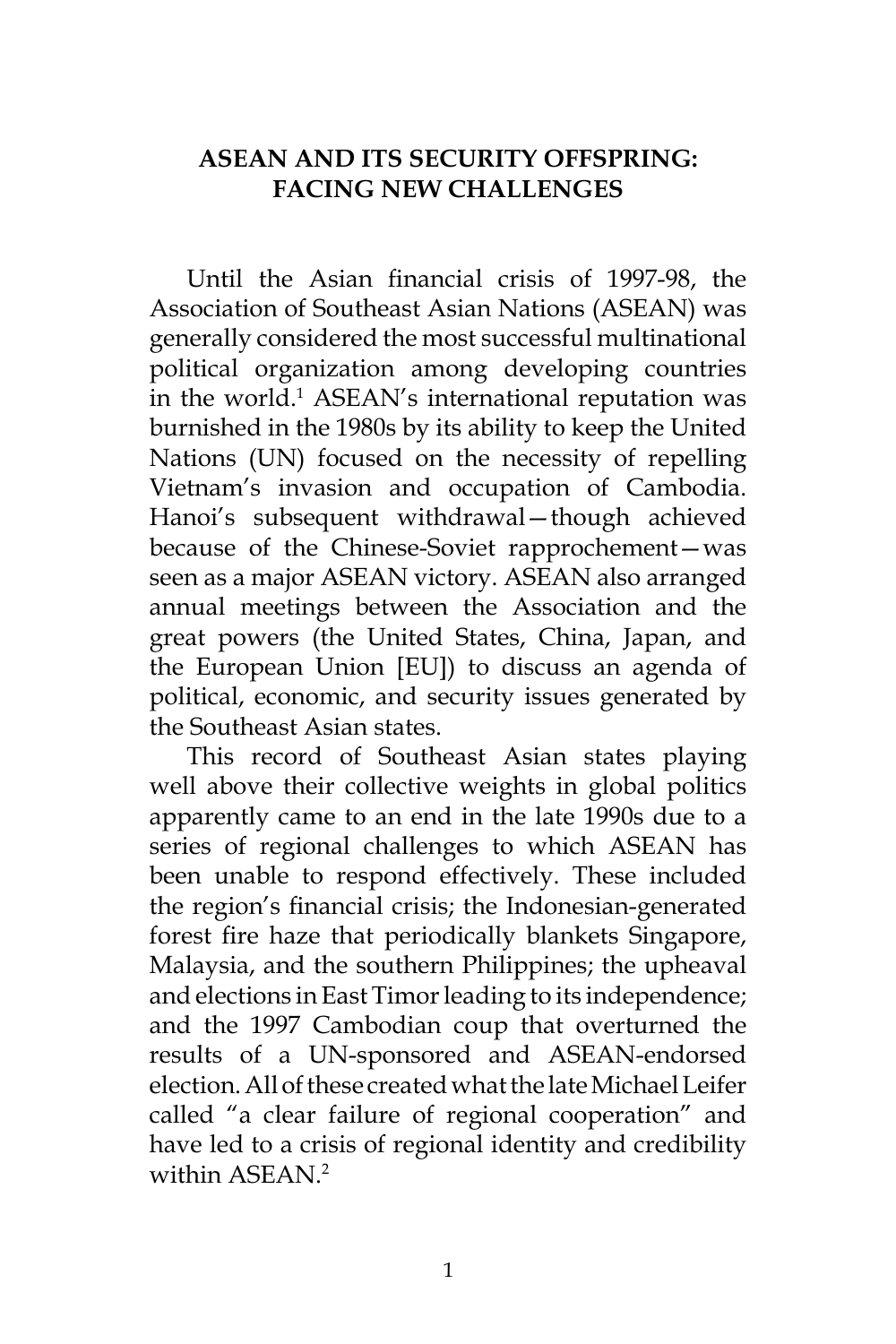Nor has ASEAN been of help in resolving persistent subregional tensions, including the Thai-Burmese confrontation over the latter's drug trafficking and allegations by Rangoon that Thailand provides sanctuary for Burma's Karen minority, which is fighting to create a separate homeland; Thai concerns about support from northern Malaysia to separatists in southern Thailand, some of whom seek to unite with their Malay brethren across the Malaysian border; discord between Kuala Lumpur and Jakarta over hundreds of thousands of illegal Indonesian workers seeking jobs in Malaysia and a similar problem with illegal Philippine laborers in Sabah; and the ongoing saga over the future of the Spratly Islands, where China, Taiwan, Vietnam, Malaysia, the Philippines, and Brunei contest ownership and sometimes seize each other's fishing boats for alleged maritime territory violations.

The primary reason for ASEAN's inability to deal effectively with these issues is its normative attachment to the principle of noninterference. If regionalism is to be more than a process of multilateral policy coordination and negotiation of competing stakeholder interests, then a sense of collective intersubjective identity among the region's members is required. ASEAN has not yet achieved this identity, though efforts have been made in the middle of this decade to overcome this obstacle. A proposed new ASEAN charter would modify the noninterference norm.3

From its inception in 1967, ASEAN embedded a noninterference norm that stipulated consultation, consensus, and noninterference with respect to its members internal affairs, as well as any disagreements with each other. The consensus requirement reassured members that sovereignty would remain inviolate,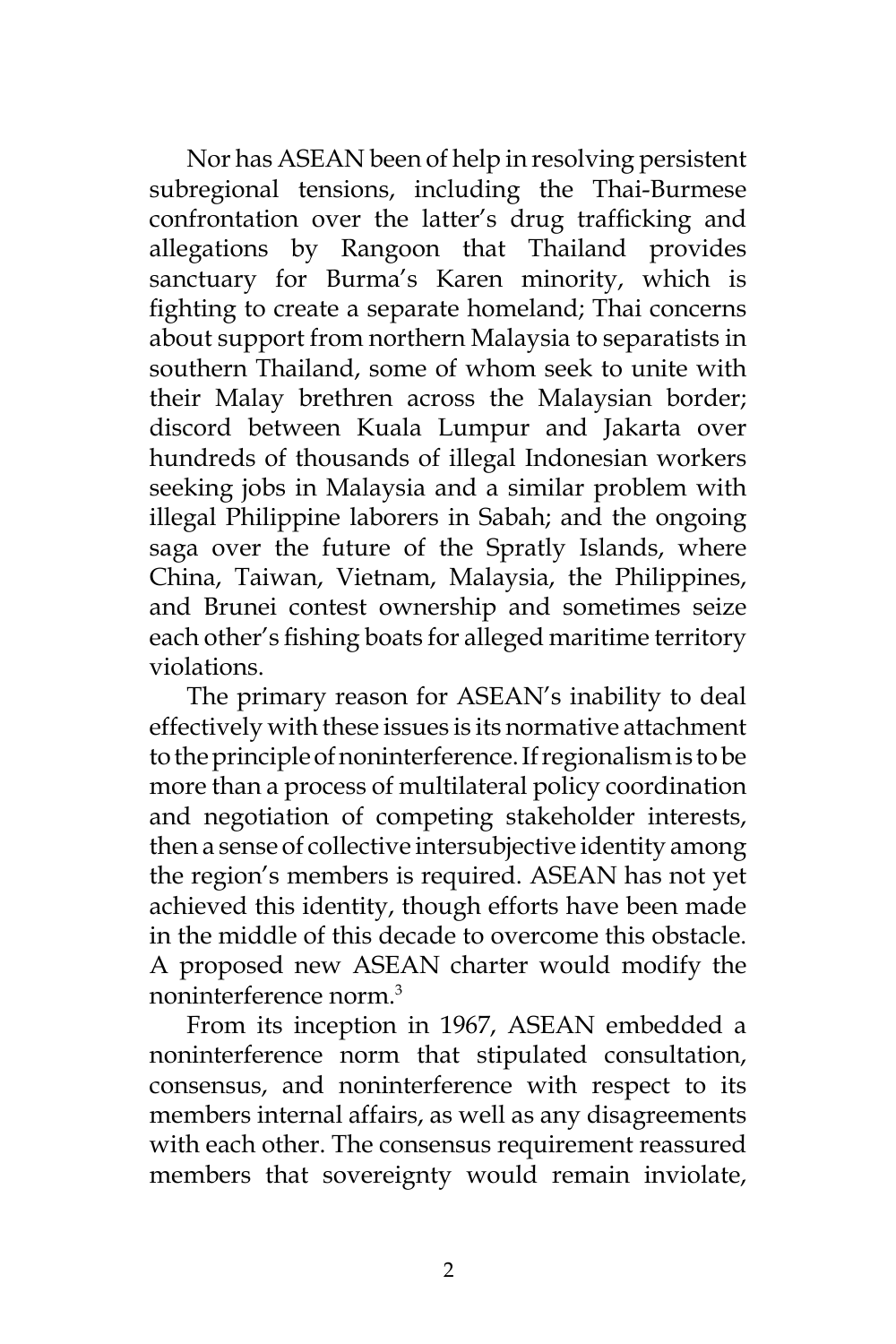and the domination of the sovereignty principle meant that serious differences among members would be deferred to defuse conflict. Thus, ASEAN's approaches to conflict were not geared to external threats but rather to helping its members achieve regime security *vis-à-vis* their neighbors through confidence-building via consultations. This "soft security" approach has contrasted sharply with U.S. bilateral security arrangements in Asia, which are geared exclusively to external threats.<sup>4</sup>

Already weakened by the financial crisis and the challenges listed above, Southeast Asia now has to cope with the post-September 11, 2001 (9/11), world. Though national responses varied, generally the region has gone through four stages: initially shock and sympathy, then concern and anger over the U.S. wars in Afghanistan and Iraq because both are Muslim countries. Anger at the American invasion of Afghanistan was followed by a third stage, discovery of a major bomb plot in Singapore (January 2002) and the signing of a U.S. ASEAN antiterrorist agreement in August 2002. Finally, there were the October 2002 and August 2003 Bali and Jakarta Marriott bombings—the worst terrorist acts in the region's history, which killed over 200 people and heralded unprecedented cooperation among regional and foreign law enforcement agencies in Southeast Asia. This new cooperation was reinforced by the 2004 bombing of the Australian embassy in Jakarta and a second bombing in Bali in 2005.<sup>5</sup>

Paradoxically, the terrorist challenge may provide ASEAN with an opportunity to restore cohesion and create a new security agenda, similar to the opportunity that emerged with Vietnam's occupation of Cambodia in the 1980s. Of course, the nature of the threat is different. Instead of a heavily armed state,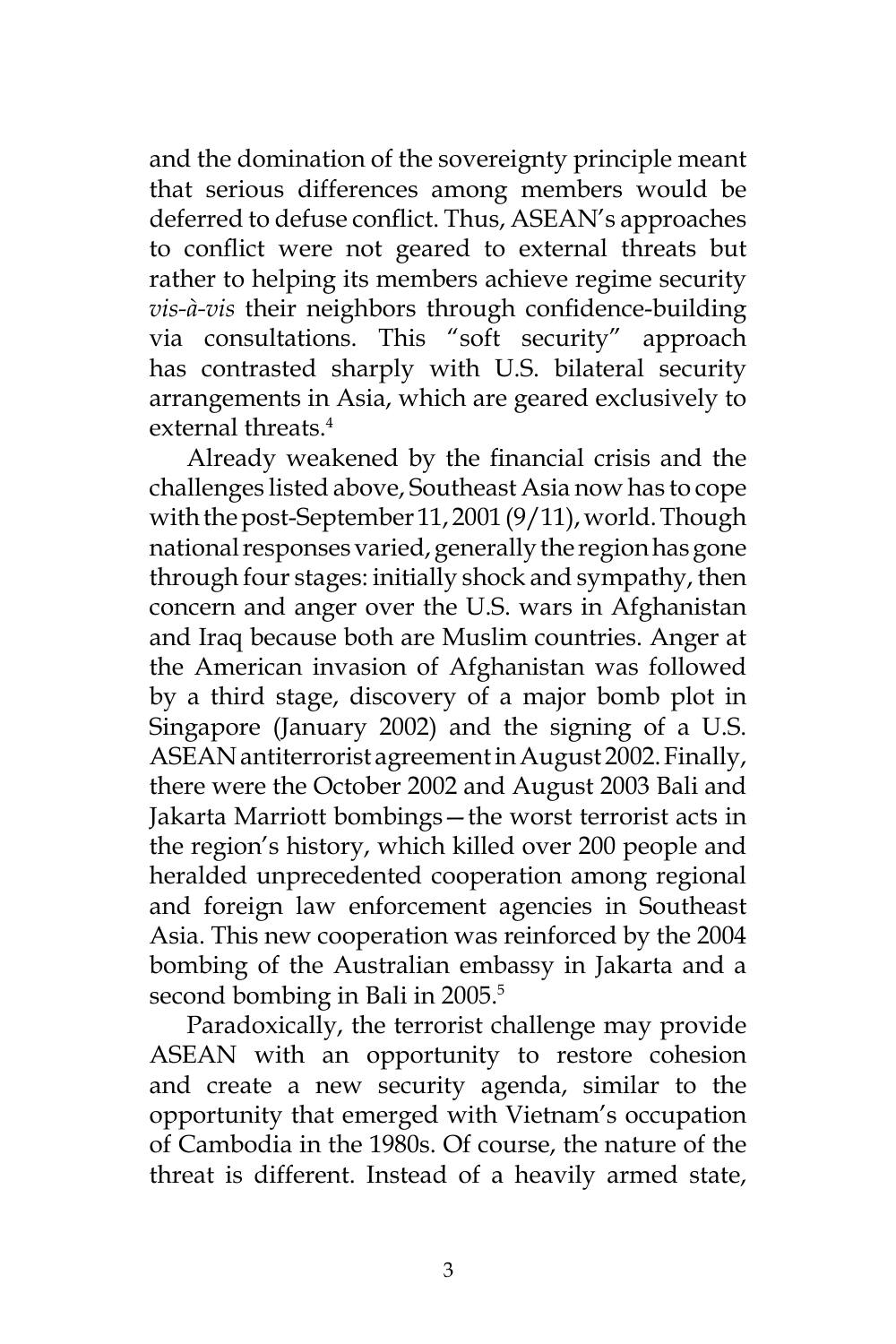today the threat is from individuals in relatively small groups operating transnationally that endanger an entire region, requiring governments to cooperate on a priority basis if the threat is to be suppressed. Whether ASEAN is up to this challenge remains to be seen. Clearly, the noninterference norm must be revisited, as the terrorist challenge necessitates regional collaboration in suppressing terrorist cells that operate transnationally.

Meanwhile, bilateral strife within Southeast Asia continues. Anti-Thai riots in Cambodia in early 2003, which led to the razing of the Thai Embassy, constitute a dramatic example of persistent historical animosities lying below the surface of common ASEAN membership. Cambodia's delays in creating a tribunal to deal with the former Khmer Rouge leaders and the country's endemic corruption keep foreign loans, grants, and investments at bay and mire the country in poverty. There are rising tensions along Indonesia's land border with Malaysia in Borneo. Following the World Court's ruling in December 2002 that the disputed islands of Sipadan and Ligatan belonged to Malaysia, Jakarta is looking for ways to guarantee its sovereignty over other disputed islands and to protect its vast maritime boundaries from smugglers, poachers, and pirates. Given its minimal navy, however, that may be impossible.

Indonesia and the Philippines resent Malaysia's expulsion of illegal foreign workers in order to free up more jobs for Malays. Malaysia has rekindled animosities with Singapore over water arrangements, contested islands (as their navies monitor each other) and competing port facilities for international maritime commerce. In 2005-06, tensions arose between Thailand and Malaysia over southern Thai Muslim separatists of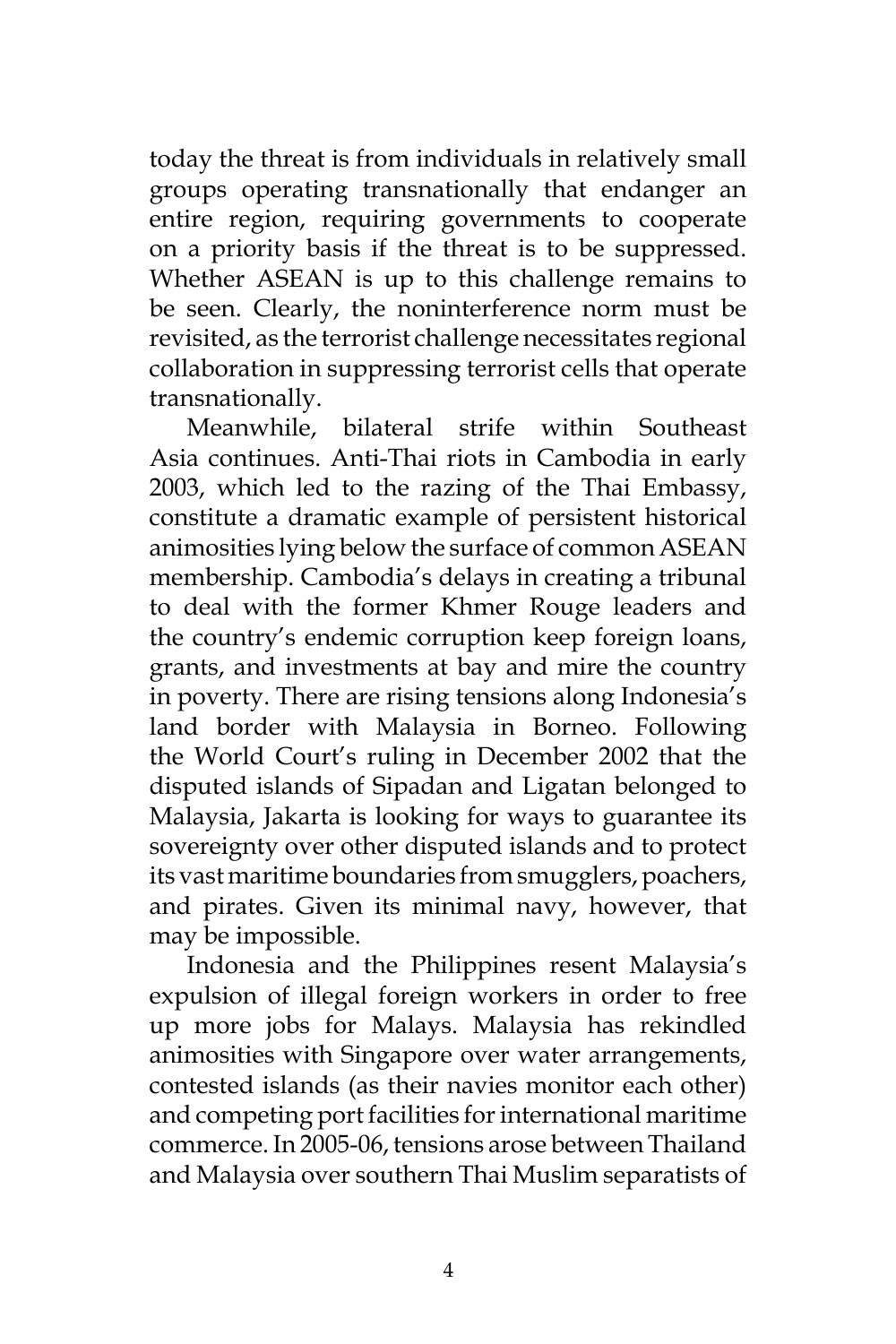Malay ethnicity who may cross into northern Malaysia to escape the Thai army and police.<sup>6</sup>

In light of bilateral tensions within ASEAN, the Association's apparently meager ability to deal with current regional challenges including Indonesian forest fires, separatist movements in Indonesia, the Philippines, and southern Thailand, transnational arms smuggling, illegal population movements, drug trafficking, and terrorism, the question arises: *Whither security regionalism?* The remainder of this monograph is devoted to assessing whether there are significant roles for ASEAN and the ASEAN Regional Forum (ARF) in meeting these challenges and how other regional arrangements are being created to fill the gaps. While it would be fair to say neither ASEAN nor the ARF are leading efforts to resolve the challenges listed above, neither are they irrelevant. The questions for their future effectiveness focus on the structural limits to their capabilities and identifying the norms that might enhance their roles in conflict resolution.

#### **ASEAN: HAS EXPANSION LED TO THE "PETER PRINCIPLE?"**

If the five original members of ASEAN—Malaysia, Singapore, Thailand, the Philippines, and Indonesia collaborating since the Association's 1967 inception, remain suspicious of each other and wary of multilateral cooperation, how has expansion to all 10 Southeast Asian states affected the organization's cohesion? Unsurprisingly, this development has had a negative impact. In economic affairs, a two-tier system has been created whereby progress toward an ASEAN Free Trade Area (AFTA) posed one set of deadlines for the first six members (2003) and an indefinite delay for the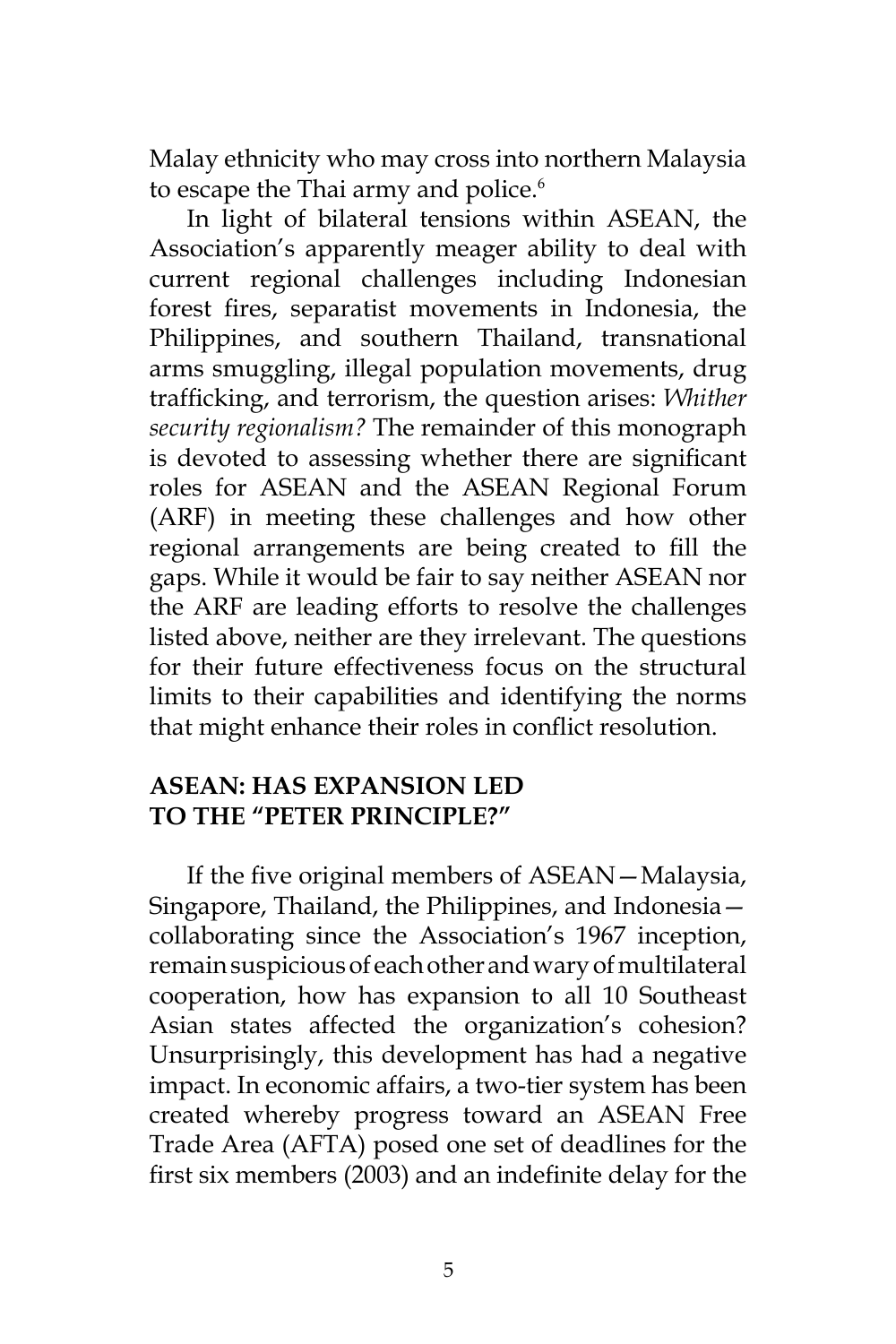four newest members (Vietnam, Laos, Cambodia, and Burma), though 2010 is the target date. With respect to security, when law enforcement investigations revealed that terrorists moved readily among several ASEAN states because of visa-free travel, porous borders, and corrupt immigration officials, ASEAN has done little to remedy the situation.<sup>7</sup> Intra-ASEAN differences over the long-standing norm of noninterference are difficult to overcome, even when all members face a common threat.

The peaceful settlement of international disputes is a core ASEAN norm. However, ASEAN expansion imposes new security burdens arising from unsettled maritime boundaries and overlapping maritime exclusive economic zones (EEZs). Thai-Vietnamese, Vietnamese-Cambodian, and Thai-Burmese territorial disputes challenge the ASEAN non-use-of-force norm embodied in the 1976 Treaty of Amity and Cooperation (TAC). For example, Thai and Burmese forces clash sporadically over ethnic minority insurgents along their common border, as well as Burma-based drug trafficking. Whether ASEAN's new members can be socialized into the interpersonal and informal way in which the Association copes with its differences remains to be seen.<sup>8</sup>

Equally problematic is the visibility of the nonuse-of-force norm. While no ASEAN member contemplates outright war with its neighbors, regional arms buildups are nevertheless conducted, with an eye toward maintaining a balance with ASEAN partners. Intra-ASEAN military cooperation, therefore, is at best tentative. Even Malaysia's suggestion for establishing an ASEAN peacekeeping force based on the experience of several ASEAN states' armed forces in Cambodia, East Timor, and the Balkans, were shelved, partly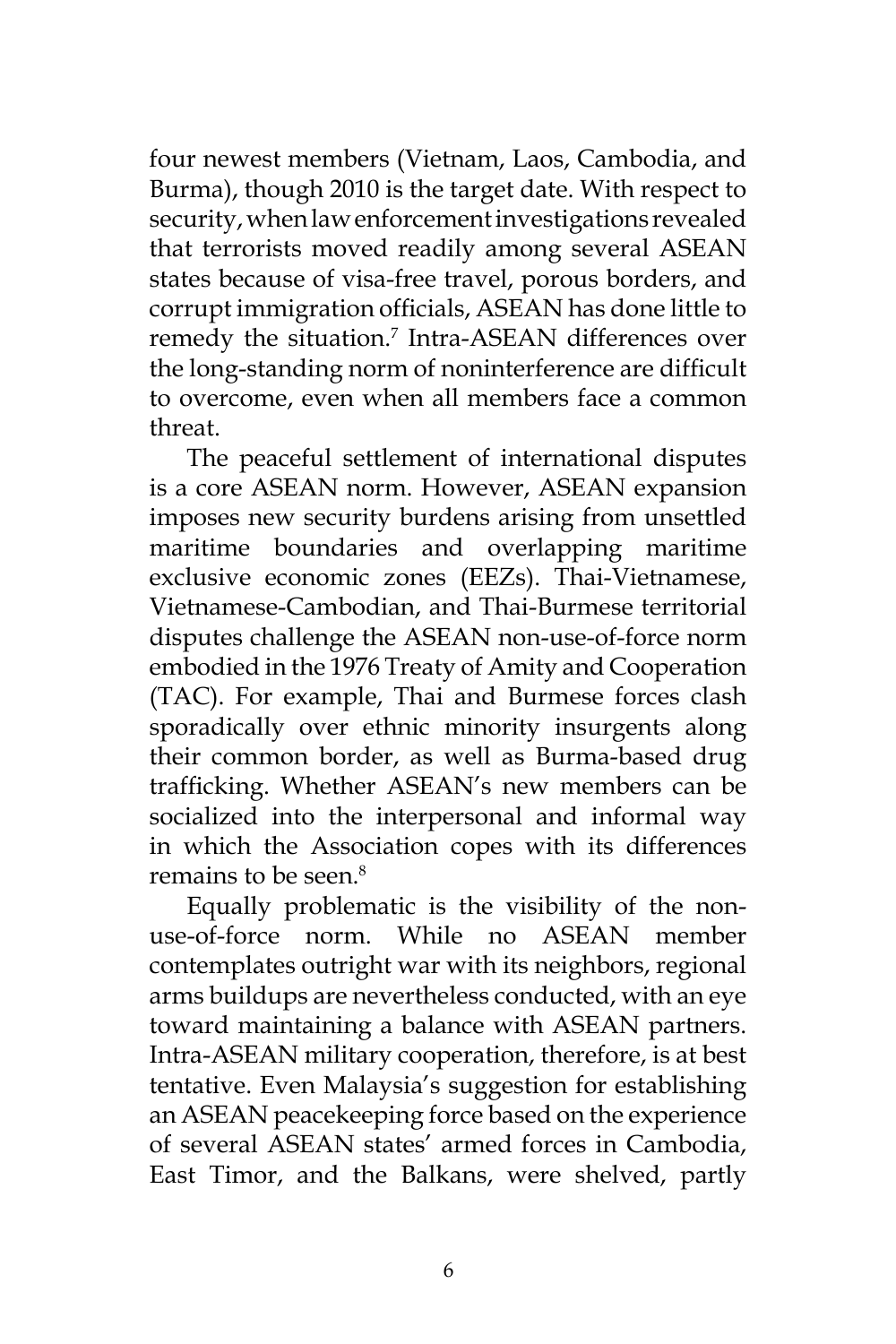because it might be seen as an attempt to turn ASEAN into a military alliance and partly because it would be impolitic to insert such a force into an intra-ASEAN conflict. Practical considerations also stymie ASEAN military cooperation, since weapons systems are purchased from so many different national suppliers that interoperability would be problematic.<sup>9</sup>

An important ASEAN principle with respect to the war on terror is that no member will provide sanctuary or support to groups bent on undermining the government of an ASEAN state. While no ASEAN government supports subversion against a neighbor, governments have been unwilling or more probably unable to suppress groups that take refuge within their borders. Thai separatists flee to northern Malaysia; large numbers of Karen are located inside the Thai northern border; Philippine Moros are found in Malaysian Borneo; and Jemmah Islamiya (JI) cells, which target several ASEAN states, are entrenched in parts of Indonesia despite Jakarta's efforts at disruption. Moreover, JI recruits continue to train in southern Philippine camps run by the Abu Sayyaf, a terrorist group linked to JI.

The "ASEAN Way" of emphasizing quiet diplomacy, nonconfrontation, and noninterference in domestic affairs has been supplemented (if not replaced) since 9/11 and the Bali and Jakarta bombings by more proactive measures. Visa-free travel is being reconsidered among ASEAN states. At the November 2001 ASEAN summit, a Declaration of Joint Action to Counter Terrorism was adopted. Subsequently, in August 2002, a U.S.-ASEAN declaration to counter terror was also endorsed. While these declarations certainly acknowledge the ASEAN-wide challenge, much remains to be done. In May 2002, the ASEAN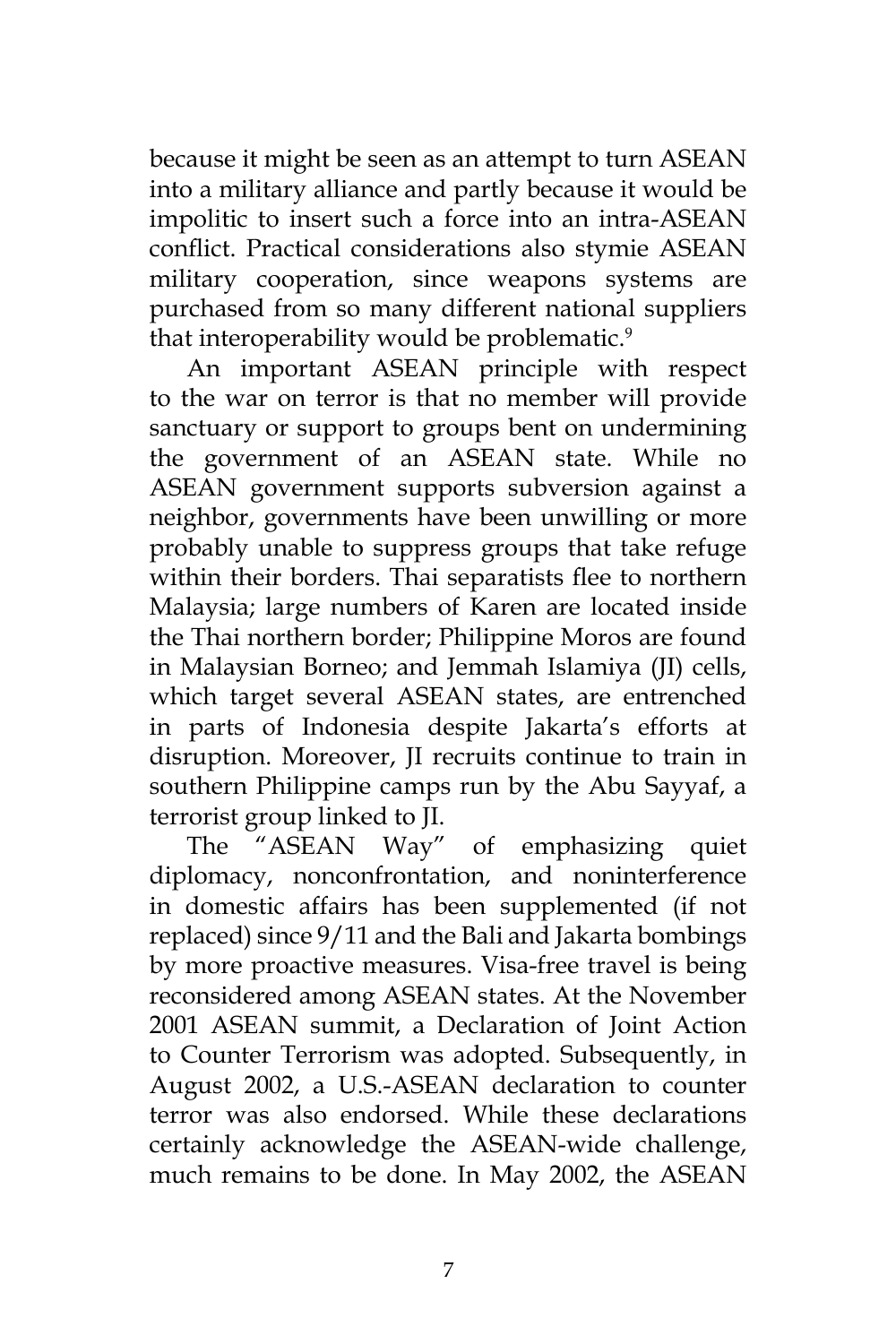states agreed on an action plan that provided for enhanced cooperation in intelligence-sharing and the coordination of antiterror laws. Singapore's proposal that each member form a special antiterrorist team as a contact point was also accepted.<sup>10</sup> However, the ASEAN states remain slow to ratify 12 key antiterrorist conventions, especially the treaty suppressing terrorist finances. Nevertheless, a breakthrough may have occurred at the January 2007 ASEAN summit that agreed on an ASEAN Convention on Counterterrorism. While all ASEAN leaders signed off on the Convention, it still must be ratified by each member state—a process that could take years.

ASEAN members could consider modest steps to harden their borders against the transnational flow of terrorists, their weapons, and their funds. Background checks for visas constitute one measure, though they may delay freedom of movement and commerce within ASEAN. Training immigration officials in detecting forged documents is another. Passing legislation requiring closer scrutiny of corporate accounts would bring the ASEAN states in line with the antimoney laundering standards of the Financial Action Task Force. (Singapore is the only ASEAN state that is currently a member of this organization.) In spring of 2003, Thailand and the Philippines passed antimoney laundering legislation. However, enforcement will be key to their effectiveness.

Maritime policing is another woefully inadequate area among ASEAN states. A favorite route for illicit arms traffic goes from southern Thailand westward across the northern Strait of Malacca to Aceh, as well as across the South China Sea to Sabah and the southern Philippines.<sup>11</sup> Collaboration among the littoral navies and coast guards, especially in the Strait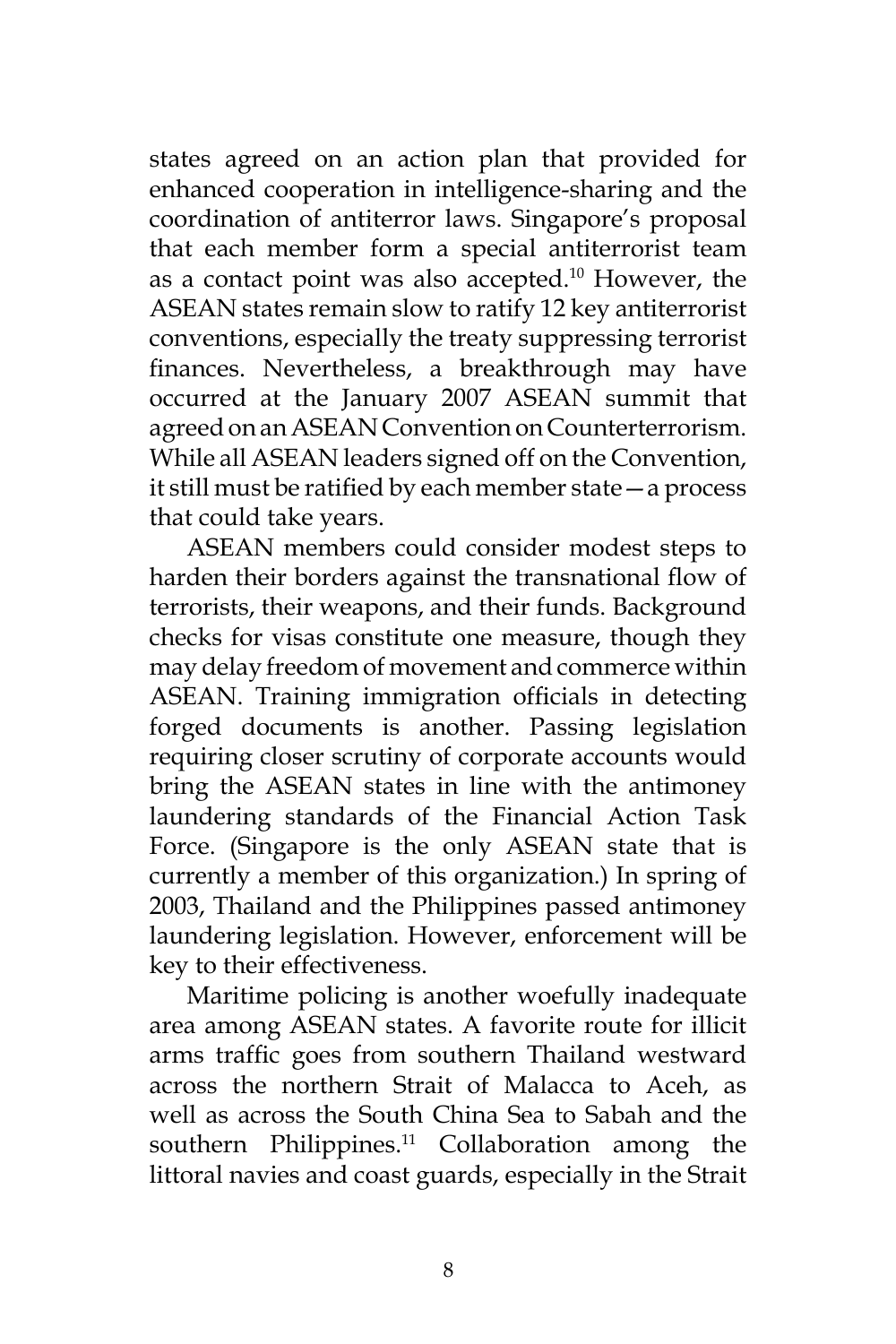of Malacca, is difficult. Hot pursuit of pirates has been hampered by the requirement that the pursuing state obtain permission in each instance from the country into whose waters the pirates flee. In 2004-05, the three states that straddle the Malacca Straits (Indonesia, Malaysia, and Singapore) began to mount coordinated naval patrols as well as joint air patrols over the straits with one military officer from each country on board maritime patrol aircraft. However, the patrols are not joint endeavors in that each country's ships may only operate in its own maritime territory and must hand off any pursuit if a suspect vessel crosses into a neighbor's waters.12 Although terrorist groups so far have not hijacked ships, one can imagine the devastation caused if a liquefied natural gas (LNG) tanker were seized and blown up in the Strait of Malacca. Maritime insurance rates would skyrocket.<sup>13</sup> In addition to augmented U.S. Seventh Fleet patrols in the Malacca Strait, U.S. and Japanese coast guards could engage selected ASEAN navies in antipiracy exercises and provide intelligence on suspicious activities in the Malacca Strait and its approaches. During 2000, India also deployed a destroyer to help escort high-value vessels through the strait.14 And in 2006, Japan promised to provide equipment, ships, and training as part of its collaboration with ASEAN on counterterrorism and maritime security.

In January 2003, ASEAN police forces meeting in Jakarta not long after the Bali bombings proposed an antiterrorism task force for each country to strengthen regional antiterrorist collaboration. The model would be the cooperation that takes place between the Indonesian National Police and the police forces of other countries to arrest the perpetrators of terror and uncover their networks in the region. Malaysia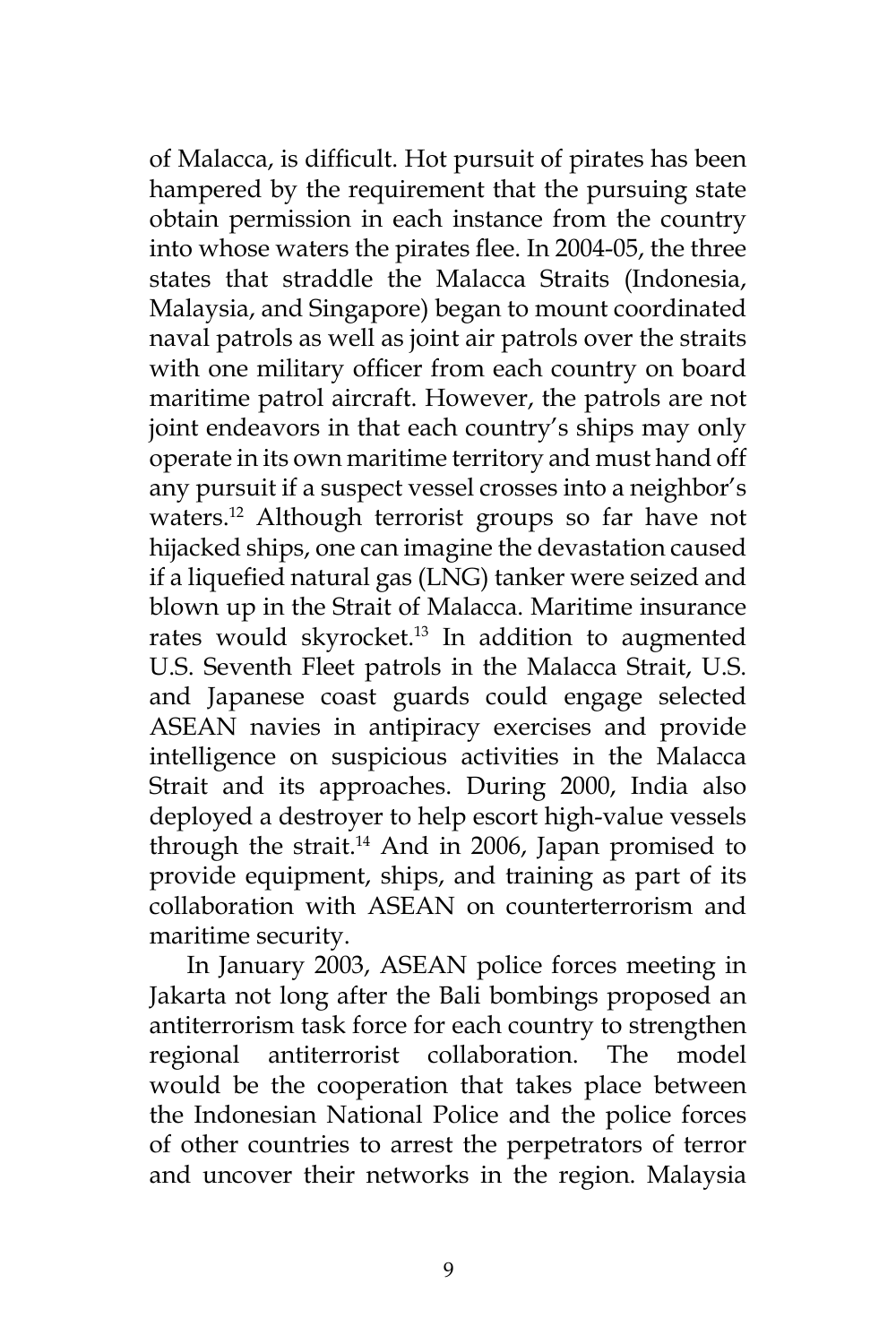and Indonesia argued that national legislation should be passed in each country to make terrorism an extraditable offense. Singapore balked, however, pointing to the different legal systems within ASEAN, though Singapore's primary concern is probably the safety of large numbers of wealthy ethnic Chinese who fled from Indonesia to Singapore in the wake of anti-Chinese riots in 1998.15 A blanket extradition treaty among ASEAN states could lead Indonesia to claim that its ethnic Chinese citizens in Singapore committed economic crimes by fleeing with their resources.<sup>16</sup>

Other issues on ASEAN's table include the U.S. war in Iraq, the SARS epidemic, and Avian flu. The Iraq war split the Association—with Singapore, the Philippines, and, to a smaller degree, Thailand backing Washington, while Malaysia, Indonesia, and other ASEAN states either condemned U.S. actions or remained silent. The Philippines was among 30 countries openly backing the U.S. invasion and hence well positioned, so it believed, to obtain some reconstruction contracts in medical and educational domains. With respect to post-war reconstruction, Malaysia and Indonesia share the view that the UN should be given the major role.

Another hopeful sign with respect to reconsideration of ASEAN's noninterference norm has been the Association's discussion of the Burmese military junta's rearrest of opposition leader and Nobel laureate Aung Sun Suu Kyi. At its June 2003 annual ministerial meeting in Cambodia, ASEAN broke with its longstanding policy of not interfering in the internal affairs of member states by demanding Suu Kyi's release. Malaysian Prime Minister Mahathir summarized the members' dismay when he stated: "We don't criticize members states unless what one state does embarrasses us. . . . [W]hat they have done has affected us, our credibility. Because of that, we have raised our voices."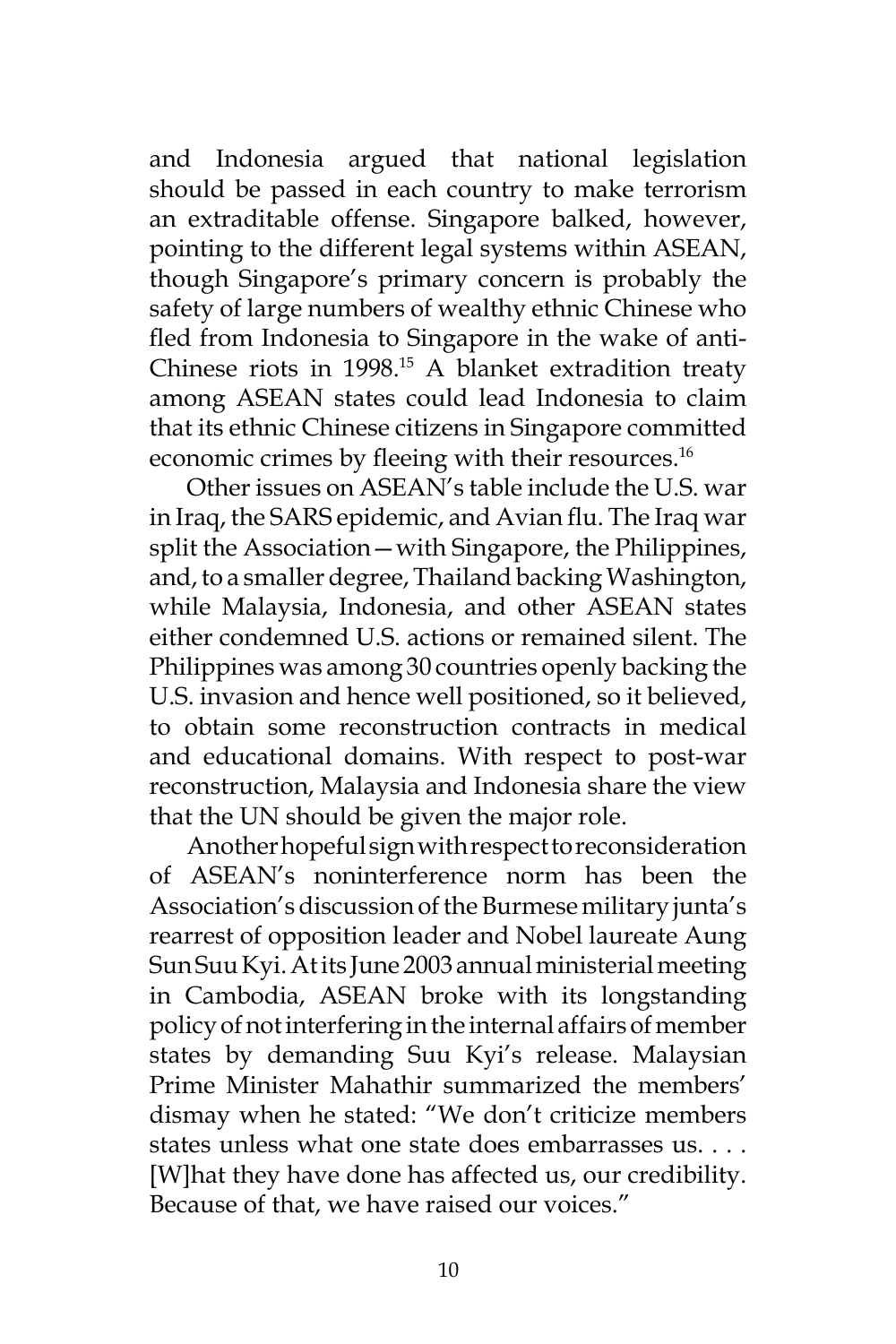Mahathir went on to say that even Burma's expulsion from ASEAN was a possibility, since ASEAN has a right to demand standards of behavior from its members. Mahathir's comments were particularly effective, since Malaysia had been instrumental in pushing for Burma's 1997 ASEAN admission in the face of strong objections from critics of the military regime. Expulsion may be a hollow threat, however, because there are no ASEAN provisions for excluding a state once it has membership. Moreover, unlike the United States and the EU, which have imposed economic and political restrictions on Burma, neither ASEAN nor China—the junta's primary economic partners—are willing to do so. Nevertheless, in 2006, ASEAN members persuaded Burma to forgo its scheduled chairmanship of the Association so as not to alienate the Association's EU and American partners.

At the January 2007 ASEAN summit, a draft ASEAN Charter was introduced which, if ratified by its members, would alter the Association's bedrock noninterference principle. The Charter promotes democracy and paves the way for ASEAN sanctions possibly including expulsion—against countries such as Burma that Western governments as well as some ASEAN states have condemned for political repression and human rights violations.

### **NUCLEAR WEAPONS AND SOUTHEAST ASIA: THE PATH NOT TAKEN**<sup>17</sup>

Unlike several of its neighbors to the north (China and North Korea) and the west (India and Pakistan), the 10 Southeast Asian States that comprise ASEAN have not chosen to acquire nuclear weapons even though several are considering nuclear plants for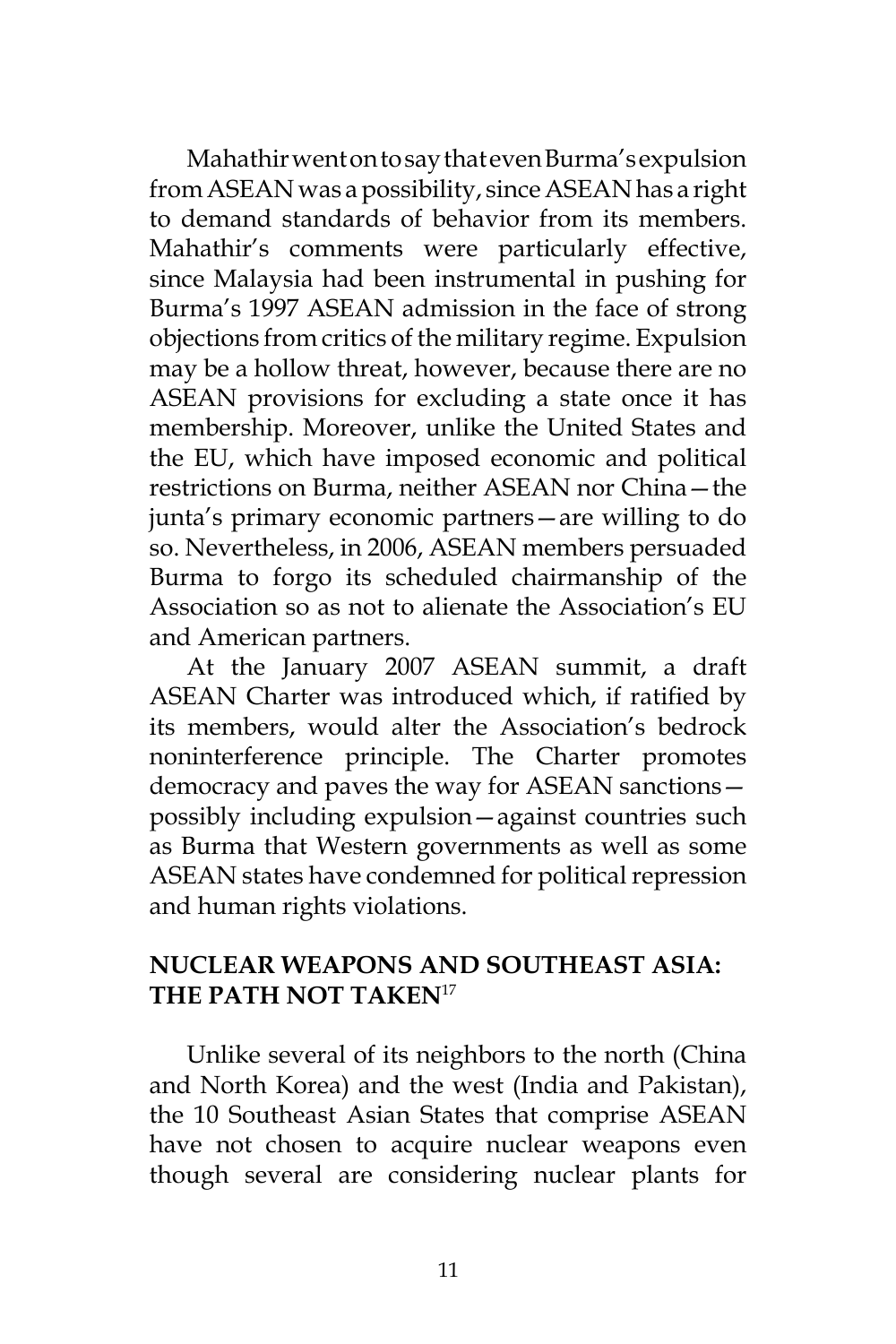electric power generation in the future.<sup>18</sup> Not only have the ASEAN states foregone nuclear weapons, but they have also formalized their self-abnegation in a 1995 treaty titled the Southeast Asian Nuclear Weapons Free Zone (SEANWFZ). Concerned from the beginning with maintaining as much regional autonomy as possible from the great power conflicts that generally roiled Asia, the ASEAN states devised a declaration in 1971 stating Southeast Asia to be a Zone of Peace, Freedom, and Neutrality (ZOPFAN). ZOPFAN constitutes the framework in which Southeast Asia declares itself to be free of nuclear weapons.

# **ZOPFAN: Appealing to the Great Powers.**

As small and medium states with minimal capabilities to defend their territories, sea, and air spaces from more powerful outsiders—yet also dependent for their prosperity on international commerce—Southeast Asian states needed to devise a doctrine that would convince external powers that the latter's interests were best served by not attempting to dominate the region. Defensive arrangements by outsiders with Southeast Asian states, for example, U.S. treaties with the Philippines and Thailand and the Five Power Defense Arrangement among the United Kingdom (UK), Australia, New Zealand, Malaysia, and Singapore, were tolerated because they predated ZOPFAN and because they were useful insurance policies during the Cold War against possible Soviet or Chinese designs on the region. Another, less apparent, purpose of ZOPFAN was to reassure ASEAN members themselves that no state would ally with an outsider to threaten another ASEAN member. ZOPFAN became a device to ensure that Southeast Asian security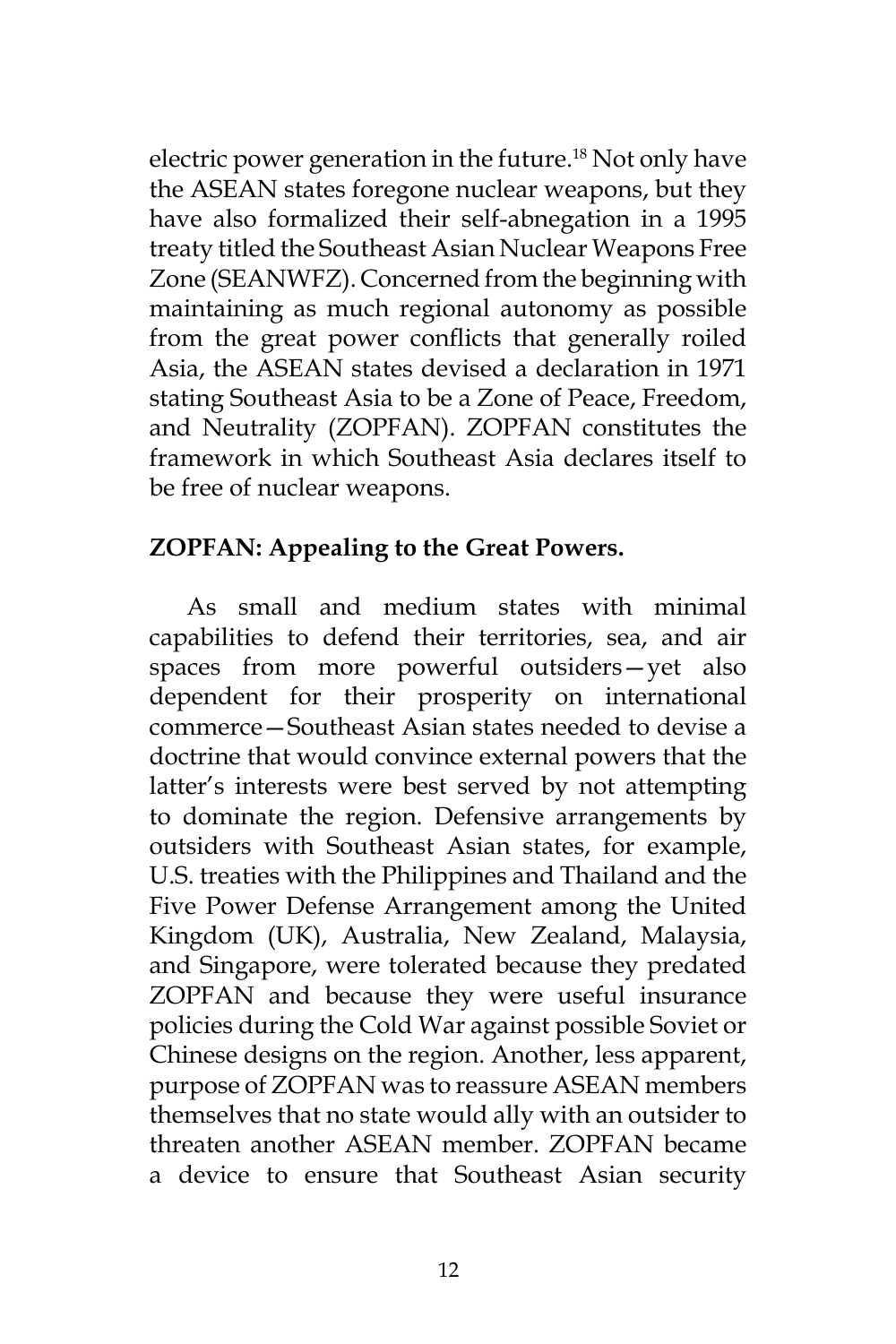would primarily be the responsibility of the region's occupants.

From its genesis, ZOPFAN was a reaction to two contested visions for Southeast Asian security. Malaysia proposed that the great powers (the United States, Russia, and China) together guarantee the region's neutrality. Indonesia, however, opposed that plan and countered that the Southeast Asian states themselves bear the sole responsibility for the region's security. Jakarta was concerned primarily about China, and Kuala Lumpur ultimately acquiesced. The Indonesian neutrality plan was also acceptable to Thailand, Singapore, and the Philippines because it was sufficiently vague that a continued American balancing presence was tacitly accepted.<sup>19</sup> This arrangement has persisted to the present day. So have Indonesia's suspicions of great power intentions.

Nevertheless, Indonesia and other ASEAN states have modified ZOPFAN's meaning over the years to accept the fact that outside powers will be involved in Southeast Asia via trade, investment, and even a military presence. Therefore, Indonesia now speaks of a "balance of interests" when Singapore offered naval facilities to the U.S. Seventh Fleet in the early 1990s after the Philippines declined to renew the Philippine bases arrangement. ZOPFAN now means the maintenance of strategic equilibrium: the U.S. presence balances the Chinese occupation of some of the Spratly Islands.<sup>20</sup> Underlying all of this, however, is the premise that the Southeast Asian states themselves are the managers of their own security even if that means that external powers are invited to contribute to a regional power balance. Nevertheless, critics of ZOPFAN argue that it is toothless, that Southeast Asian states have no capability (or intention) of enforcing it by excluding any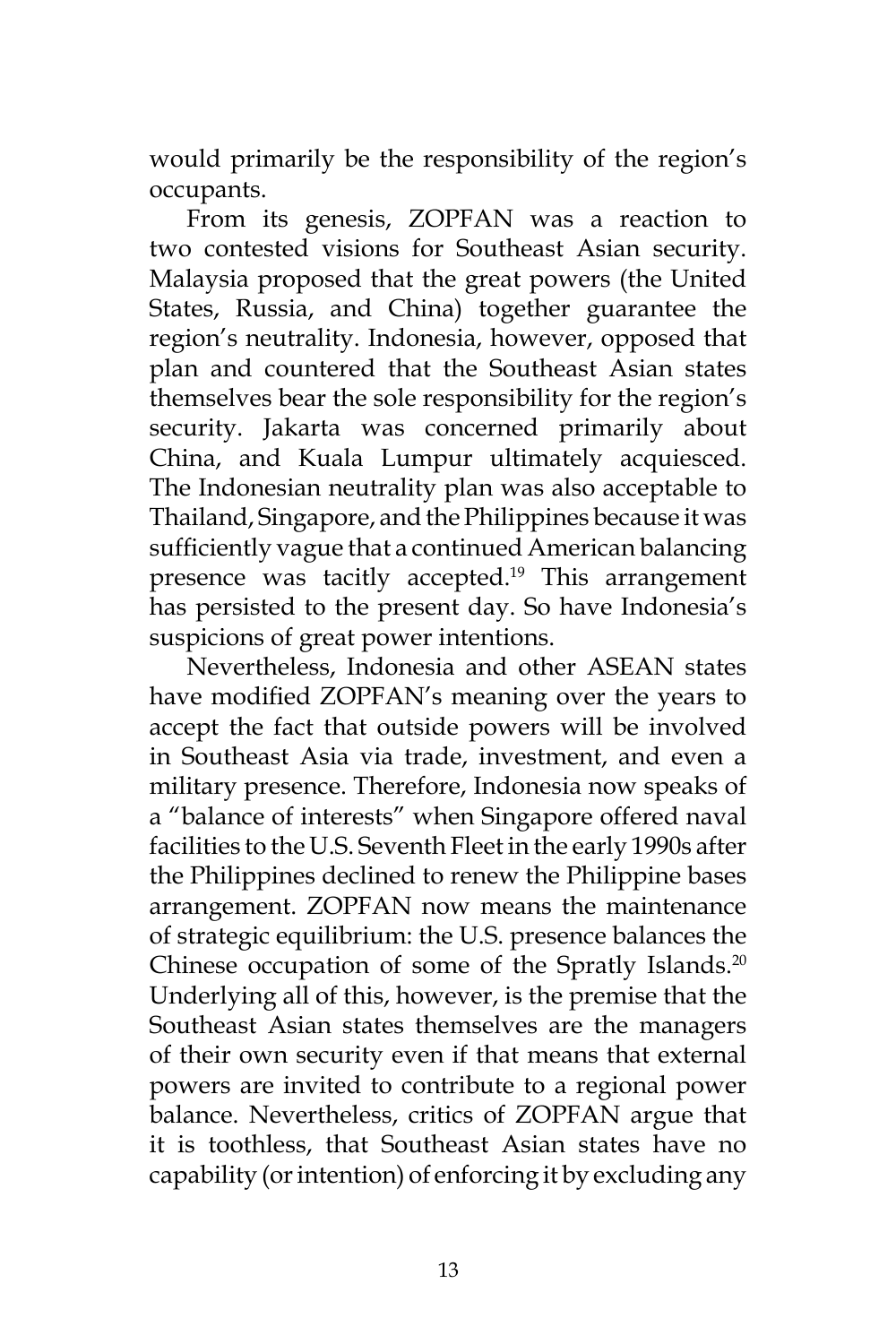great power presence, and that the concept requires no change in existing security arrangements with external powers—all Western states.21

### **SEANFWZ: ZOPFAN for the 21st Century?**

At the top of today's global security agenda is the prevention of the proliferation of weapons of mass destruction (WMD), chief among which are, of course, nuclear weapons. In the post-Cold War world, ZOPFAN's original purpose—to keep Southeast Asia out of the Cold War—has expired. In fact, China, Japan, and the United States are all currently involved in regional security affairs. A Southeast Asia Nuclear Weapon-Free Zone was originally broached during the Cold War in the 1980s but was dismissed by the United States as a one-sided rejection of U.S. military deployments in Southeast Asia since the Soviet Union would still be able to deploy from Vietnam.

The SEANWFZ Treaty was not reintroduced until December 1995, once again sponsored by Indonesia as a building block to ZOPFAN. In a sense, it was already too late because the ARF established a year earlier had institutionalized the participation of external actors in Southeast Asian security. Nevertheless, the SEANWFZ Treaty obligated ASEAN members not to "develop, manufacture, or otherwise acquire, possess or have control over nuclear weapons." Nor are the signatories to allow other states to use ASEAN territories in any way for their nuclear weapons.<sup>22</sup>

ASEAN's revitalization of a nuclear weapons free zone constituted a way of maintaining the initiative in regional security after the Cambodian conflict had been resolved. It also reflected a 1992 ASEAN decision formally to include security issues on ASEAN's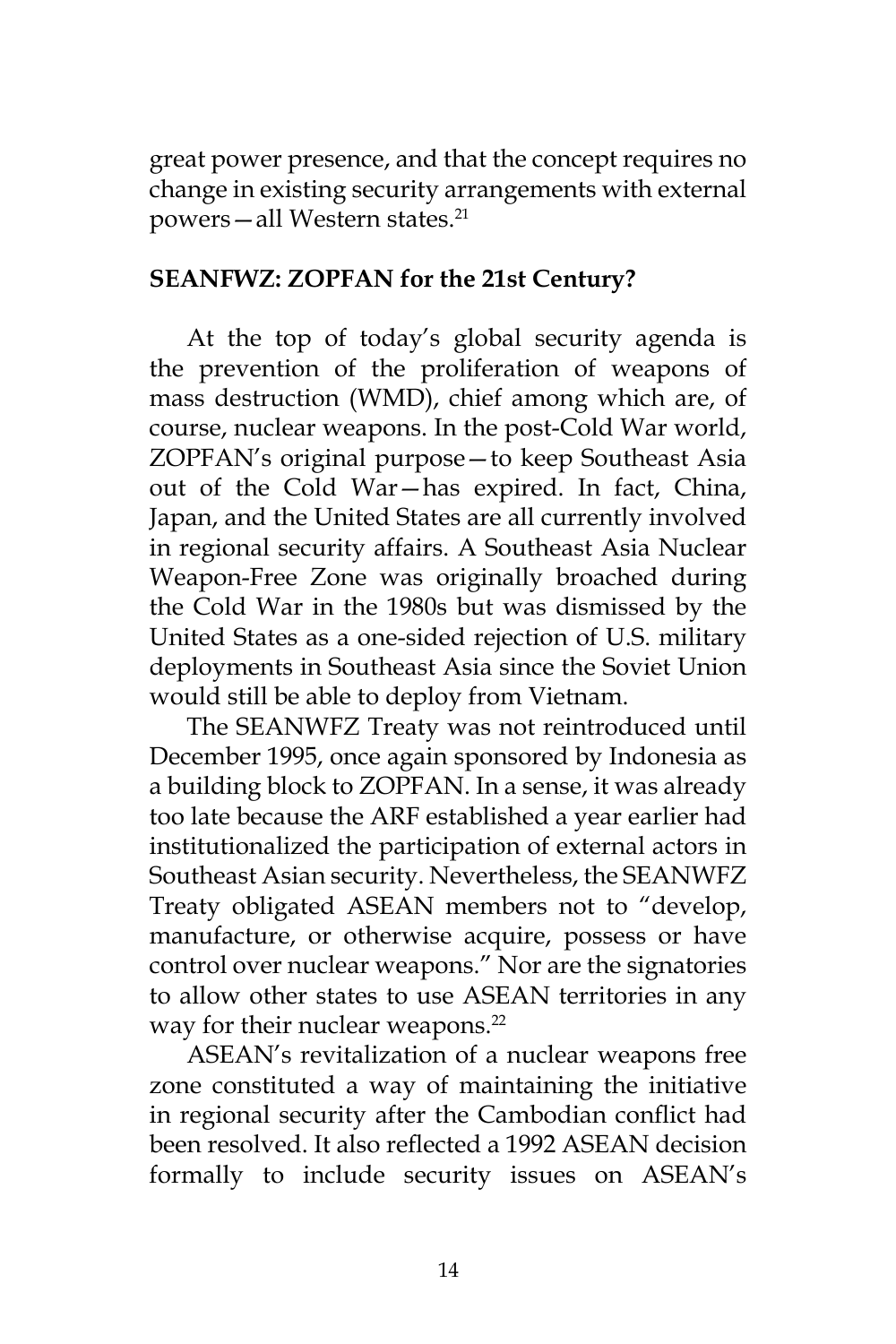agenda. Moreover, ASEAN was concerned that nuclear proliferation not spill over from either Northeast Asia or South Asia. This apprehension was particularly salient because of China's claims in the South China Sea.

SEANWFZ is, however, of little interest to nuclear weapons-possessing states. The Southeast Asian states are not involved in the great power standoffs that characterize Northeast Asia (China, North Korea, Japan, and the United States) and South Asia (India, Pakistan). Rather, SEANWFZ focuses internally on ASEAN's own members, another example of reassurance of peaceful intentions toward one another. SEANWFZ is an extension of the 1976 Treaty of Amity and Cooperation that requires its signatories to renounce the use of force in their relations with each other. Many states have subsequently acceded to the TAC, including China, Japan, Russia, Australia, New Zealand, and India—though not yet the United States. Acceptance of the TAC is a requisite for membership in Asia's newest political-security initiative, the East Asia Summit (EAS).

Meanwhile, the ARF—in which the United States holds membership—has become involved in WMD nonproliferation. Fearing the probable connection between international terrorist organizations and the illegal movement of WMD, in 2004 the ARF issued a Statement on Non-Proliferation, calling for "regional dialogue and cooperation" to deal with "this serious challenge and threat to international security."23

With respect to these concerns, China has indicated a willingness to adhere to SEANWFZ. If other nuclear weapons states, particularly the United States, followed suit, the People's Republic of China (PRC) would benefit because SEANWFZ would limit American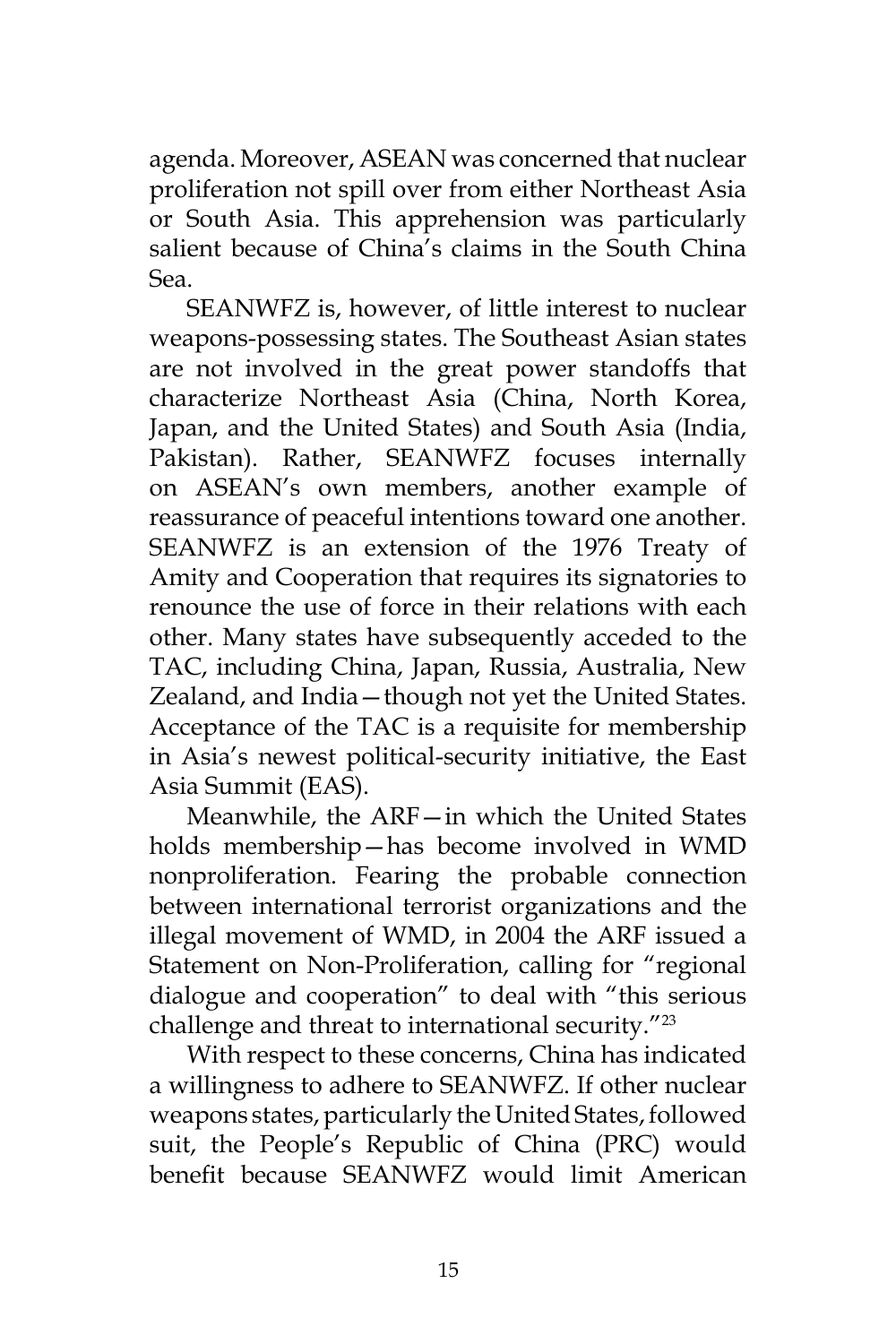maneuverability in a region that Beijing considers to be its natural sphere of influence. However, Washington is loath to agree to any arrangement that would limit the deployment of its ballistic missile submarines, and SEANWFZ includes not only the territories of Southeast Asian states but also their continental shelves and 200 mile economic exclusion zones (EEZs). Nonetheless, Washington has assured Southeast Asian states that they are protected from nuclear threats by nuclear weapons states because of commitments made under the Non-Proliferation Treaty that gives assurances against the use of nuclear weapons to non-nuclear weapons states. Moreover, the SEANWFZ is further weakened by a provision that permits any member to decide for itself whether a nuclear weapon state's ships and aircraft may visit a Southeast Asian state's territory.24 In actuality, then, SEANWFZ places very few constraints on the military deployments of nuclear weapon states in Southeast Asia if the Southeast Asian state involved is willing to accept these deployments perhaps on a neither confirm nor deny basis. The primary orientation of the treaty is internal to Southeast Asia and follows earlier self-abnegation commitments found in the TAC.

#### **Nuclear Energy and Nuclear Weapons.**

Although several Southeast Asian states are considering the construction of nuclear energy power plants to meet growing electricity requirements, their nuclear weapons implications depend on a combination of capabilities and intentions. With respect to the former, weaponization potential depends on the types of nuclear reactors being sought for power generation. If light water reactors are purchased,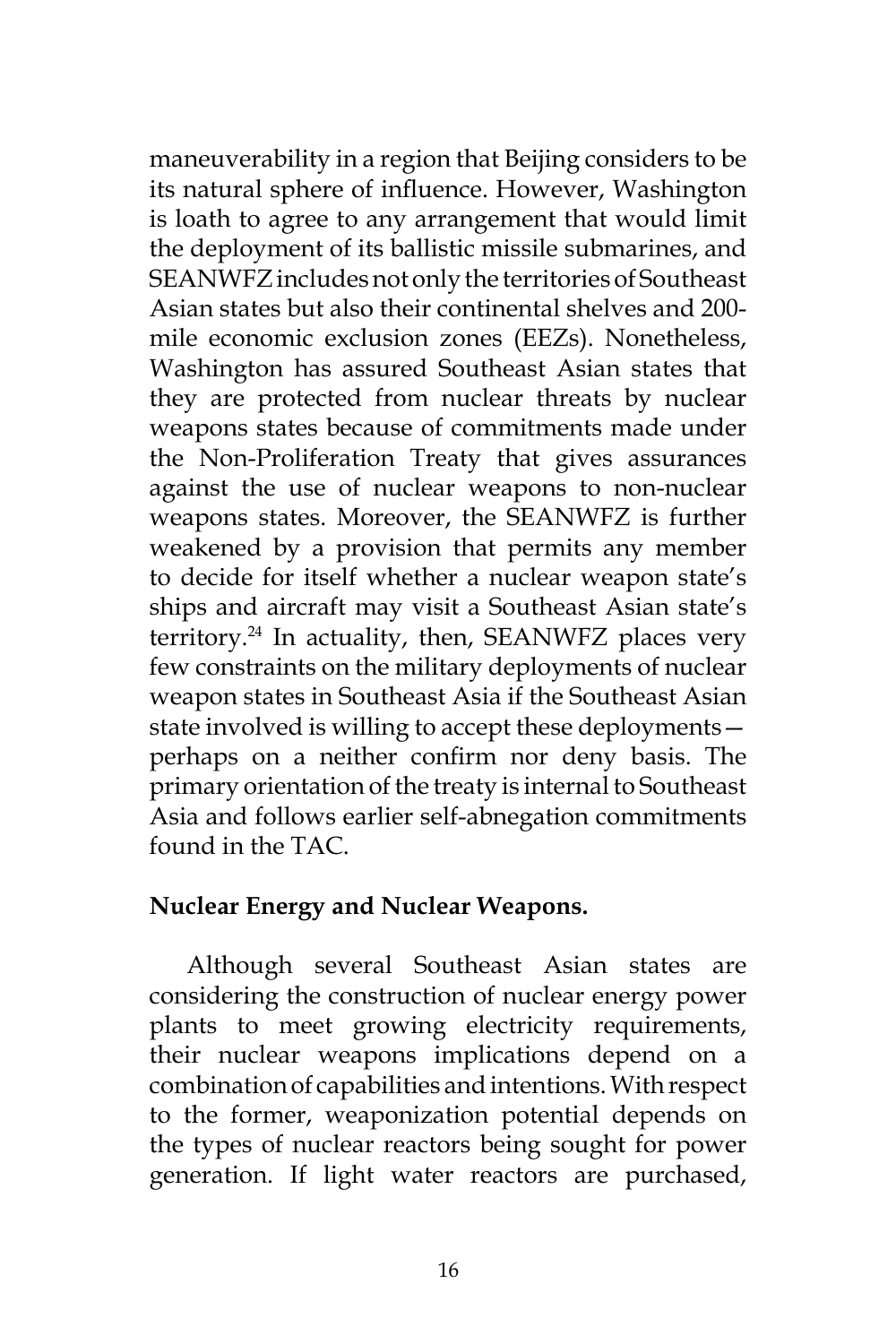then the prospect for the creation of weapons grade plutonium as a byproduct is very limited. Moreover, as SEANWFZ signatories as well as adherents to the Non-Proliferation Treaty, ASEAN members are prohibited from acquiring nuclear weapons, and their civilian nuclear power facilities would be open to International Atomic Energy Agency (IAEA) inspection. Moreover, the pace of nuclear energy developments in Southeast Asia is also constrained by a lack of indigenous trained scientists and engineers to operate nuclear power plants.25

There appears to have been only one case of Southeast Asian involvement in the proliferation of nuclear weapons components, a Malaysian company—Scomi Oil and Gas. In October 2003, Scomi was exposed as part of the black market nuclear proliferation network run by Pakistani scientist A. Q. Khan—the father of Pakistan's nuclear weapons program. The Malaysian company—whose majority shareholder was the son of prime minister Abdullah Badawi—had manufactured and shipped high quality centrifuge components destined for Libya. Centrifuges are a vital part of the process for creating highly enriched uranium, essential for nuclear weapons. When the centrifuge parts were seized under the U.S.-led Proliferation Security Initiative (PSI), both Scomi and the Malaysian government claimed ignorance about the ultimate use of the centrifuge components, noting that they could be employed in a variety of ways that had nothing to do with nuclear weapons. A high level U.S. official dismissed the Malaysian explanation, however, saying it was unlikely that Scomi was unaware of their weapons-related purposes since such a large number had been manufactured. Nevertheless, Mr. Abdullah was exonerated because he had purchased Scomi shares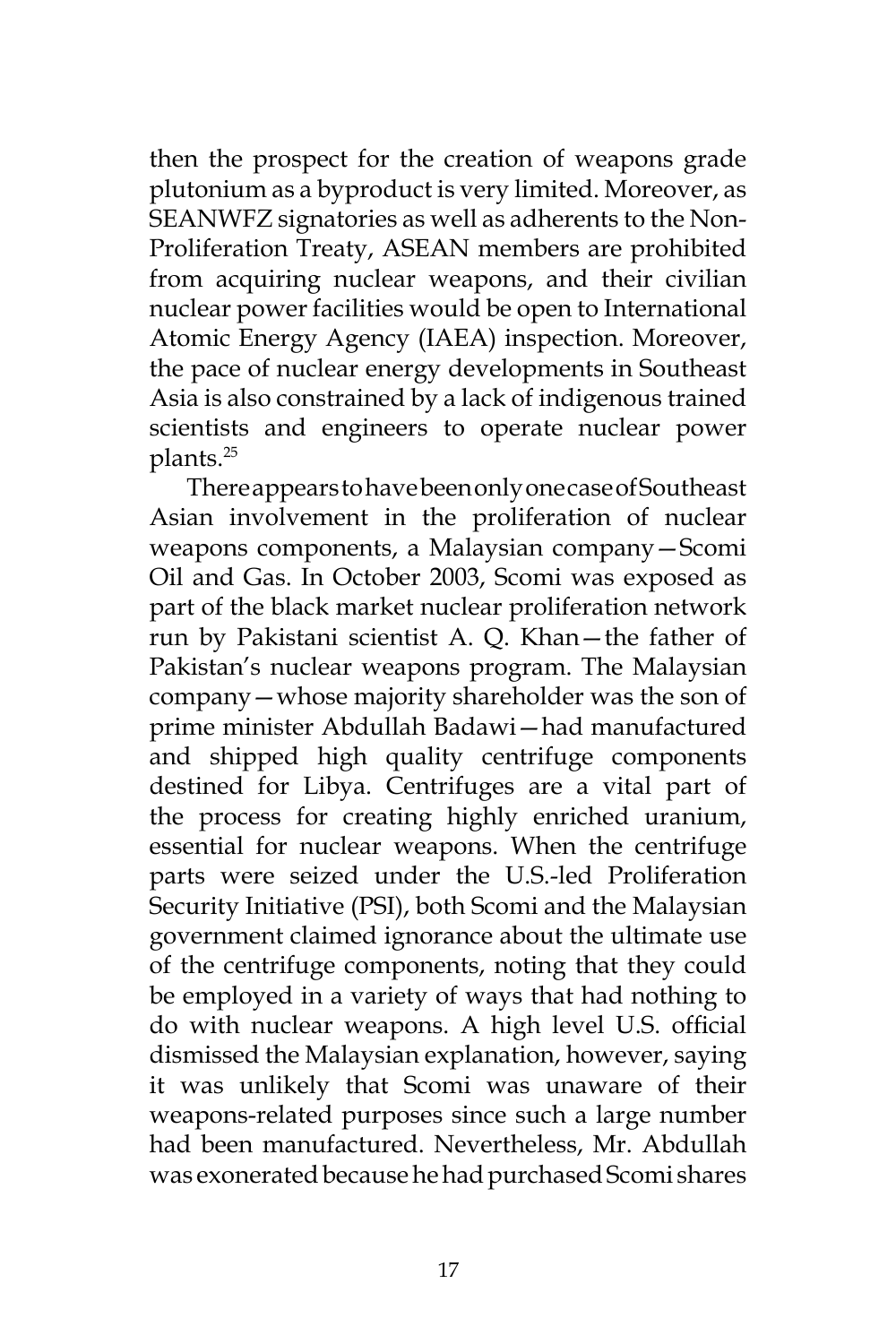long after the centrifuge transactions had occurred, and both the company and the Malaysian government cooperated with the multination investigation and closure of the A. Q. Khan network.26

### **Southeast Asia and Nonproliferation Activities.**

In various ways, Southeast Asian states are participating in nonproliferation activities. Only Singapore is a formal PSI participant, a coalition of 70 countries many of whom exercise together for the purpose of interdicting illegal shipments of WMD. In June 2006, Indonesian Defense Minister Sudarsono announced to U.S. Defense Secretary Donald Rumsfeld that Jakarta would study the Initiative. However, a month later, another high level Indonesian Department of Defense (DoD) official stated that his country would not be involved "for the time being." The Director General of Defense Strategy General Dadi Susanto demurred that "we have found several aspects of the PSI which contradict . . . the United Nations Convention on the Law of the Sea. . . ." Susanto was referring to possible PSI interference with Indonesia's jurisdiction within its EEZ and its own archipelago. Jakarta has insisted that antipiracy patrols—that could also serve an antiterrorist function—must remain the exclusive responsibility of the three littoral states, Indonesia, Malaysia, and Singapore. If user states such as "the United States, India, and other countries" want to participate, according to Indonesia's Naval Chief of Staff Admiral Soebijanto, "they can provide us with intelligence and equipment." The only other Southeast Asian state to cooperate with PSI is Thailand, which, although not yet a signatory, agreed in February 2006 to cooperate with PSI-participating countries. Thailand's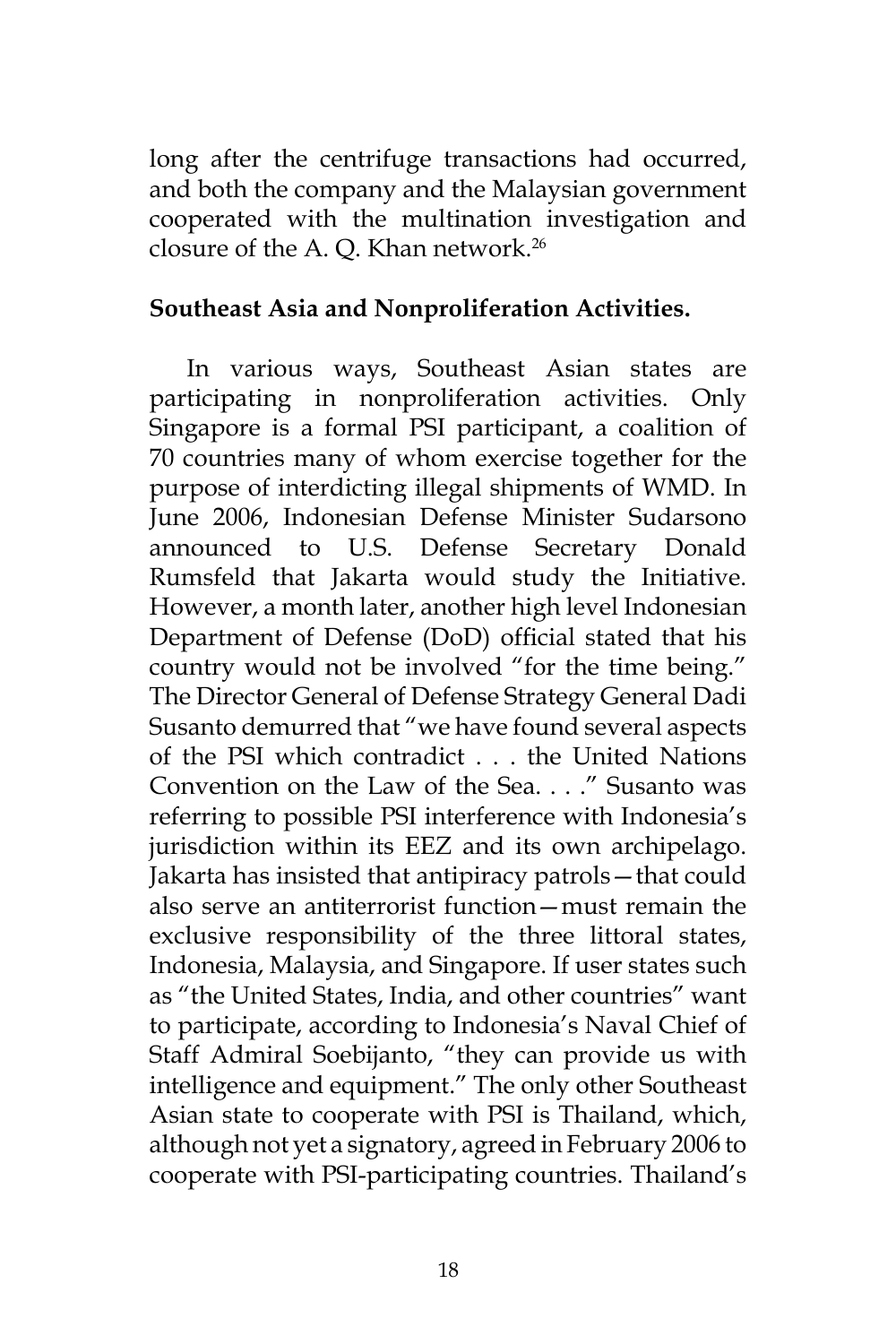potential participation is important because the country has been a transshipment point for cargo destined for North Korea. Interestingly, according to Denny Roy, China has also expressed interest in the PSI as long as it is "carried out within the scope of international law and in line with the relevant principles of the UN Charter." However, the PRC Ministry of Foreign Affairs went on to state: "We have reservations concerning forcible interception"—an important operational procedure if PSI is to be effective.<sup>27</sup>

A new Asian antipiracy agreement that includes Northeast and Southeast Asian states (one again with implicit antiterrorist applications) took effect in September 2006. Maritime intelligence sharing will be coordinated by a center in Singapore. Earlier in mid-February 2006, the United States convened a meeting in California of countries using the Malacca strait to see if an agreement could be reached on how to assist the littoral states in ensuring the safety and security of the sea passage. The meeting discussed navigational aids and communication systems that would probably be acceptable to Indonesia and Malaysia. However, the prospect of more direct security involvement by user navies remains unacceptable.28

Coordinated antipiracy patrols among Singapore, Malaysia, and Indonesia that could be extended to the interdiction of WMD components have been in effect since July 2004. The three littoral states have hot line arrangements among their navies and coast guards, as well as bilateral pursuit arrangements (discussed above). There is also an air patrol phase known as "Eyes in the Sky." The U.S. Pacific Fleet has initiated a naval counterterrorist exercise with Southeast Asian states. India also offered to share its naval expertise for antipiracy cooperation at the June 2006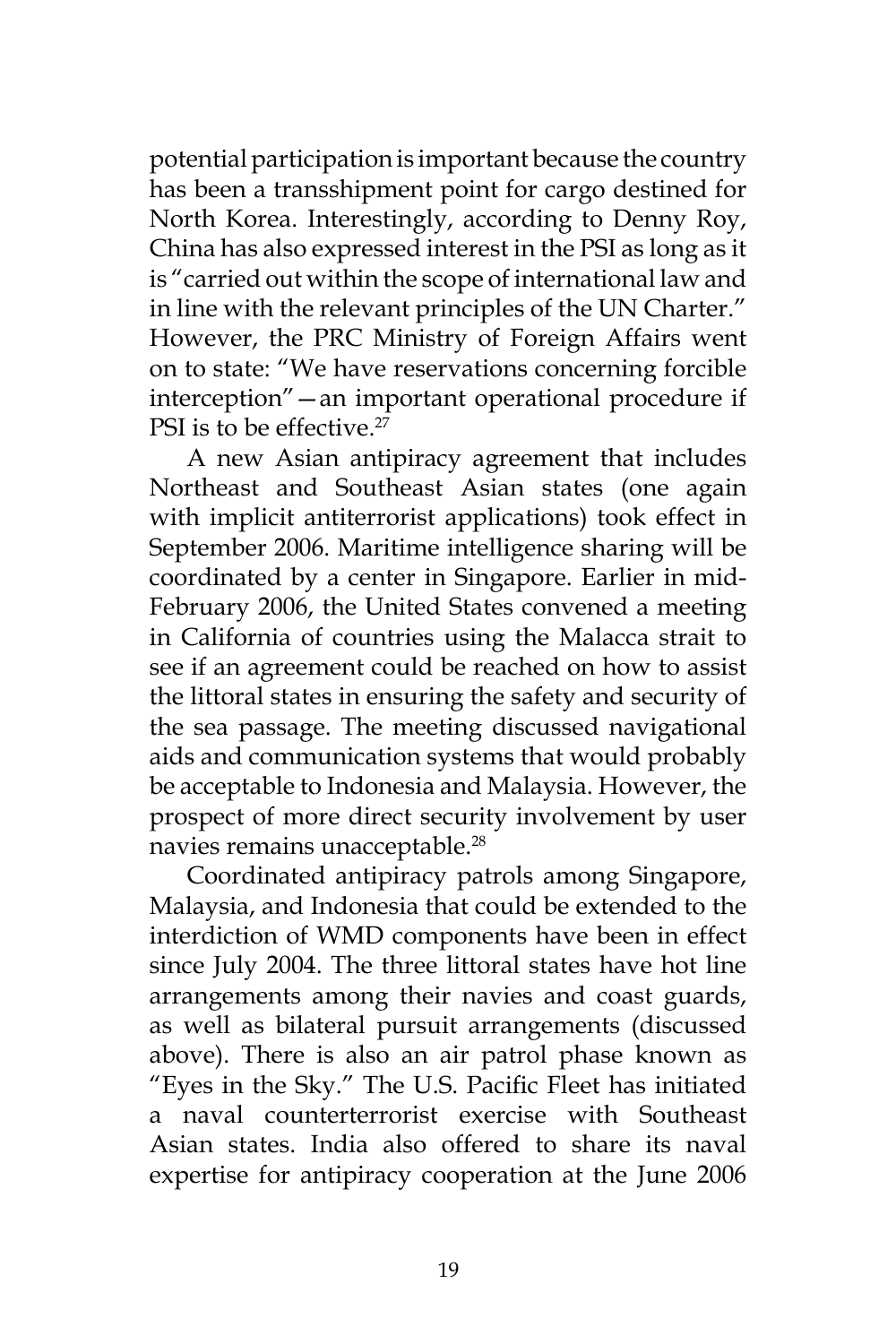Shangri La conference of Asian defense officials in Singapore.<sup>29</sup> Although there are a number of ongoing antipiracy arrangements in Southeast Asia, it should be remembered that these are designed to deter and apprehend maritime crime. They do not yet deal specifically with countering the shipment of WMD materials, though that task could be added if the states agreed.

# **THE ASEAN REGIONAL FORUM: IS THE TAIL WAGGING THE DOG?**

Just as ASEAN faces security problems that challenge nonintervention and sovereignty norms, so the ARF now confronts region-wide issues that make consensus difficult to achieve. The ARF emerged from ASEAN in the 1990s. The end of the Cold War left the Asia-Pacific searching for a new organizing principle for security. While traditional alliances remained, including bilateral treaties with the United States and the Five Power Defense Arrangement, these seemed inadequate to deal with security matters of a nonmilitary nature, such as transnational crime, environmental hazards, and illegal population movements.30 Moreover, "traditional" security issues persisted in the form of unresolved territorial disputes, divided states, nuclear weapons proliferation, and conflicting maritime jurisdictions resulting from the 1982 UN Law of the Sea, all of which have been addressed in discussion but not resolved.

Some kind of cooperative security enterprise linking the region to its major partners in Northeast Asia and North America was needed to fill the gap. Through the 1976 TAC, ASEAN members had already pledged among themselves to resolve intra-ASEAN disputes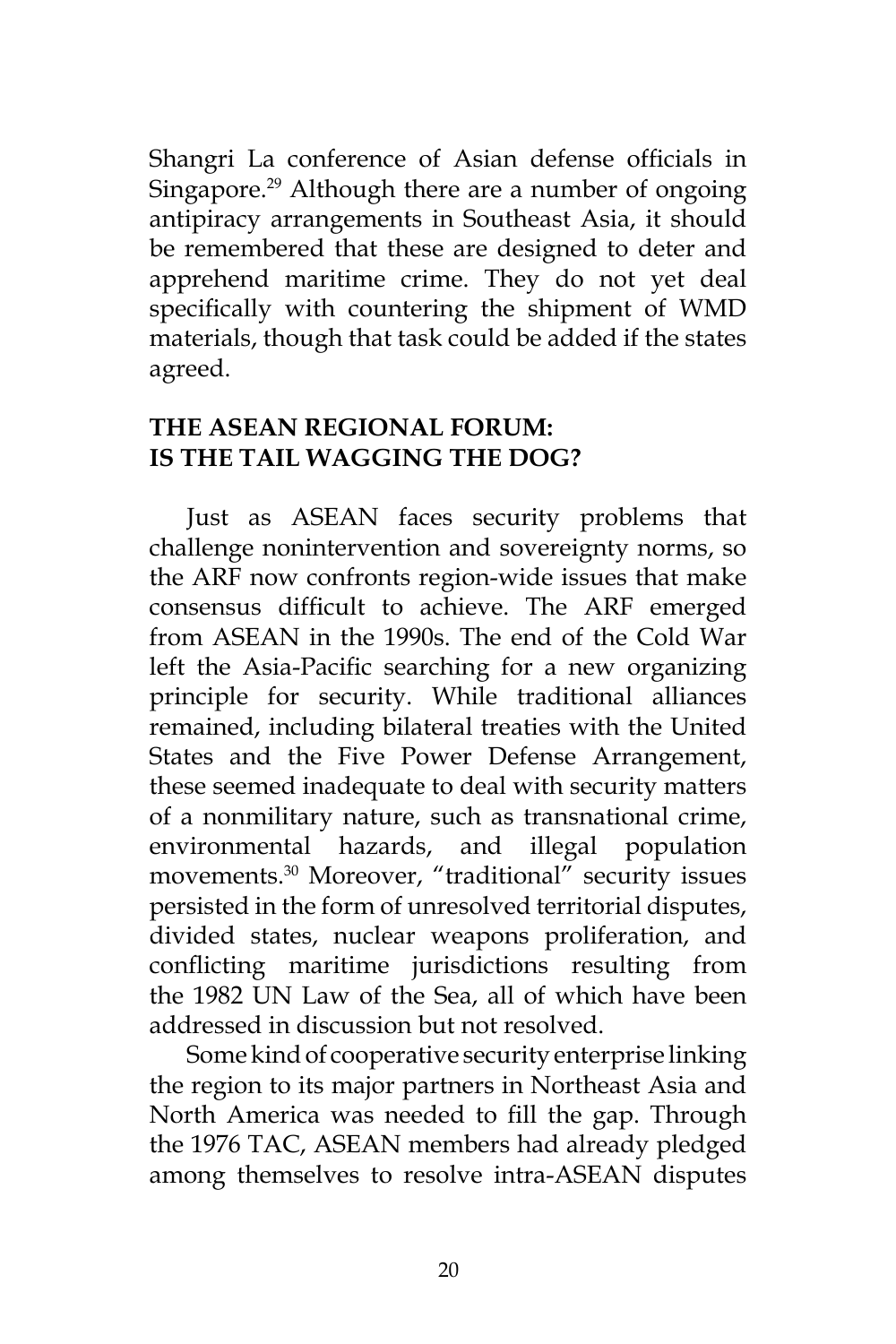peacefully (or postpone their resolution). Underlying this vision of a larger security order was the hope that the treaty's peaceful resolution commitment could be extended to other states. This practice would constitute a kind of minimal diffuse reciprocity. That is, while ASEAN would not expect outsiders automatically to come to members' aid in times of crisis or come to their defense if attacked, at least outside countries could be asked to renounce the use of force in settling any conflicts they might have with the Association's members. The unstated object of these concerns, of course, is China—the only "extra-regional" state with territorial claims in Southeast Asia. This is essentially a realist vision of the ARF. If successful, it would encourage the PRC to explain and clarify its security policy and planning. China's neighbors, through the ARF, could then respond with their concerns about the PRC's policy, in hopes of modifying it and thus enhancing regional stability. In exchange for PRC transparency, other ARF members would reciprocate. For Beijing, the primary payoff would not be access to ASEAN defense plans, but rather to those of other members, such as Japan and the United States.

Fortunately for ASEAN, no exclusive Northeast Asian efforts were made to create a subregional counterpart to ASEAN although the Six Party Talks dealing with North Korean nuclear weapons could evolve in that direction. In effect, ASEAN was able to fill this vacuum by offering to create a new regionwide entity modeled on the Association's process of consultation and dialogue. Because this approach fell well short of collective defense, it was not threatening to any potential adherent. Nor would a new regional forum interfere with individual states' security links to outsiders.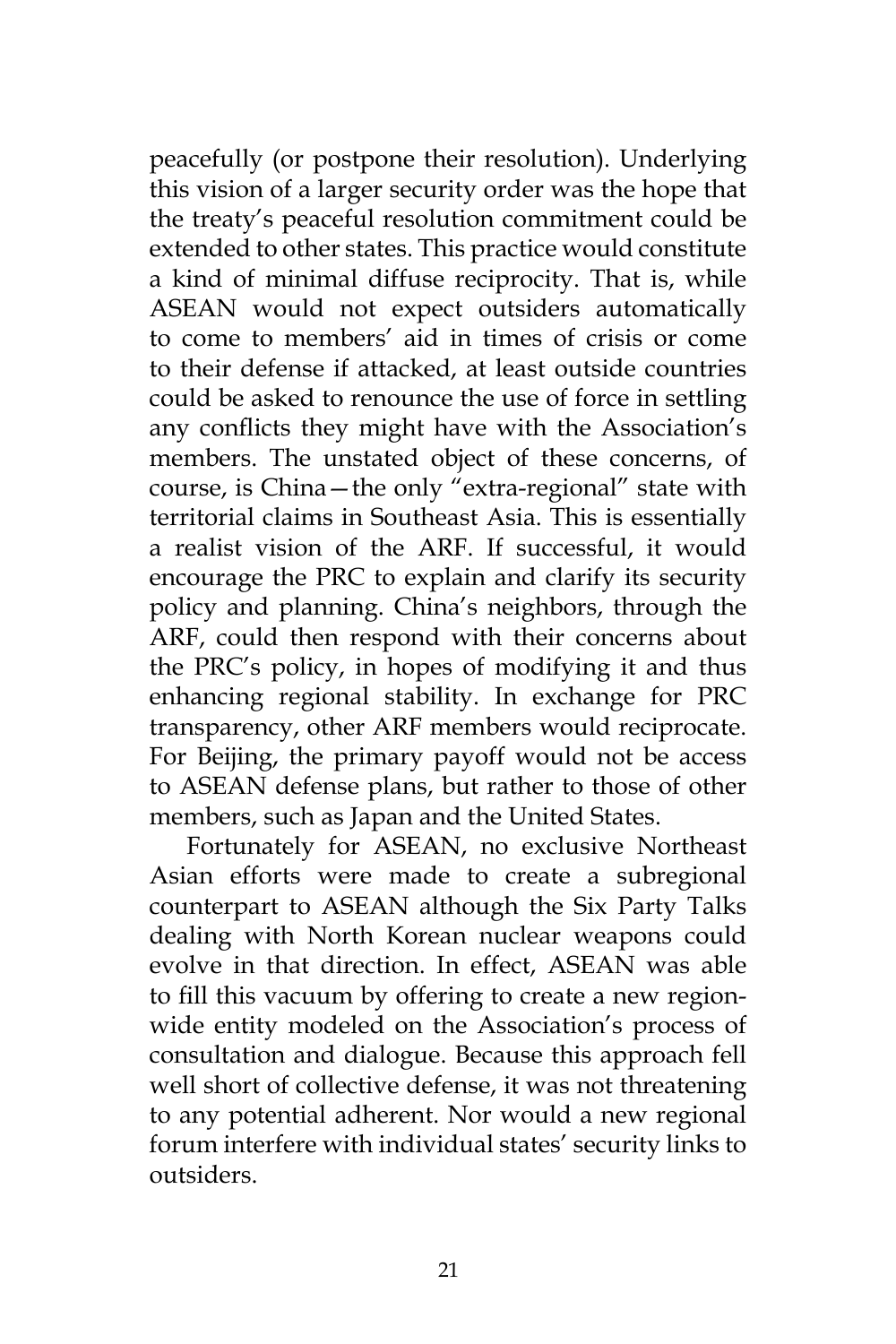Purposefully imitative of the ASEAN Post-Ministerial Conference (PMC), the ARF objective was to develop a predictable and constructive pattern of relationships in the Asia-Pacific, providing the whole region with opportunities for ASEAN-style dialogue. By themselves, the PMCs were viewed by Northeast Asians as insufficient for broad discussion of their subregion's concerns on issues such as competitive arming, maritime exclusive economic zone rules, and the roles of China and Japan. Although ASEAN understood that these issues needed to be addressed, the Association also desired to create a body that would acknowledge ASEAN's institutional status as *primus inter pares.* The ARF achieved this goal by ensuring that ASEAN states would be the venue for the ARF's annual meetings; that ASEAN would dominate the agenda; that intersession study groups, each composed of two states, would always include an ASEAN member; and that the ASEAN consensus principle would prevail in ARF decisions.

By its second meeting, the ARF agreed on a three-stage progression toward comprehensive security in Asia, which would move from confidencebuilding to preventive diplomacy, and finally on to the development of mechanisms for conflict resolution. The development of these mechanisms was subsequently renamed "elaboration of approaches to conflict" out of deference to China's concern that conflict resolution could be interpreted as justifying the ARF's interference in members' internal affairs. ASEAN PMCs, senior officers' meetings (SOMs) and ARF workshops have generated a cornucopia of transparency possibilities—that is, the discussion of security intentions. Both ASEAN and the ARF agree that security transparency is a prerequisite for more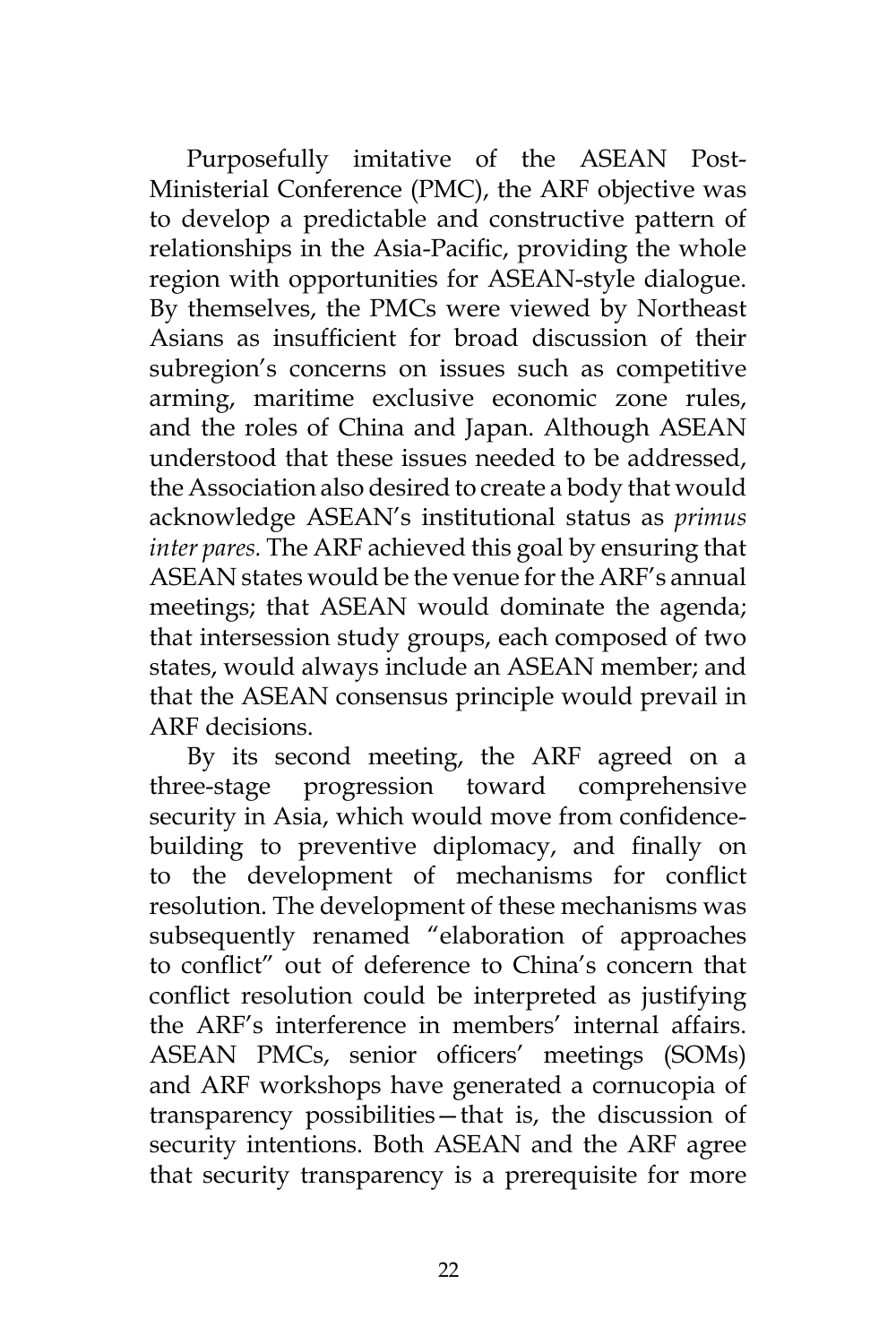sophisticated preventive diplomacy and conflict resolution. Confidence-building measures (CBMs) that have been raised in ASEAN-related gatherings include notification of military exercises, hotlines among political and military leaders, extension of the Russian-U.S. Incidents-at-sea Agreement to the entire Asia-Pacific, and regional maritime, air surveillance, and safety regimes. These measures all fall within the trust and confidence-building category as defined by the  $ARF<sup>31</sup>$ 

The ARF has conducted an extensive security dialogue over the years encompassing human rights in Burma, problems on the Korean Peninsula, the South China Sea islands, WMD proliferation, and the implications of ballistic missile defense (BMD) deployments. The ARF has called for support of the Nuclear Non-Proliferation Treaty and ratification of the Comprehensive Test Ban Treaty. It also addresses transnational security issues, especially piracy and illegal migration, as well as narcotics and small arms trafficking. These plenary discussions and intersessional meetings have had some practical results: annual defense policy statements and increased publication of Defense White Papers, which contribute to transparency; military exchanges at the staff college level; growing involvement and participation of defense officials in ARF deliberations; and the creation of an ARF Register of Experts/Eminent Persons who can be called upon by ARF members in conflict situations.<sup>32</sup> However, the ARF has no secretariat to provide continuity or engage in staff studies between its annual plenary discussions, special meetings, or intersessional group conclaves. Nevertheless, recently, in 2006, the ASEAN Secretariat agreed to provide administrative support for ARF activities.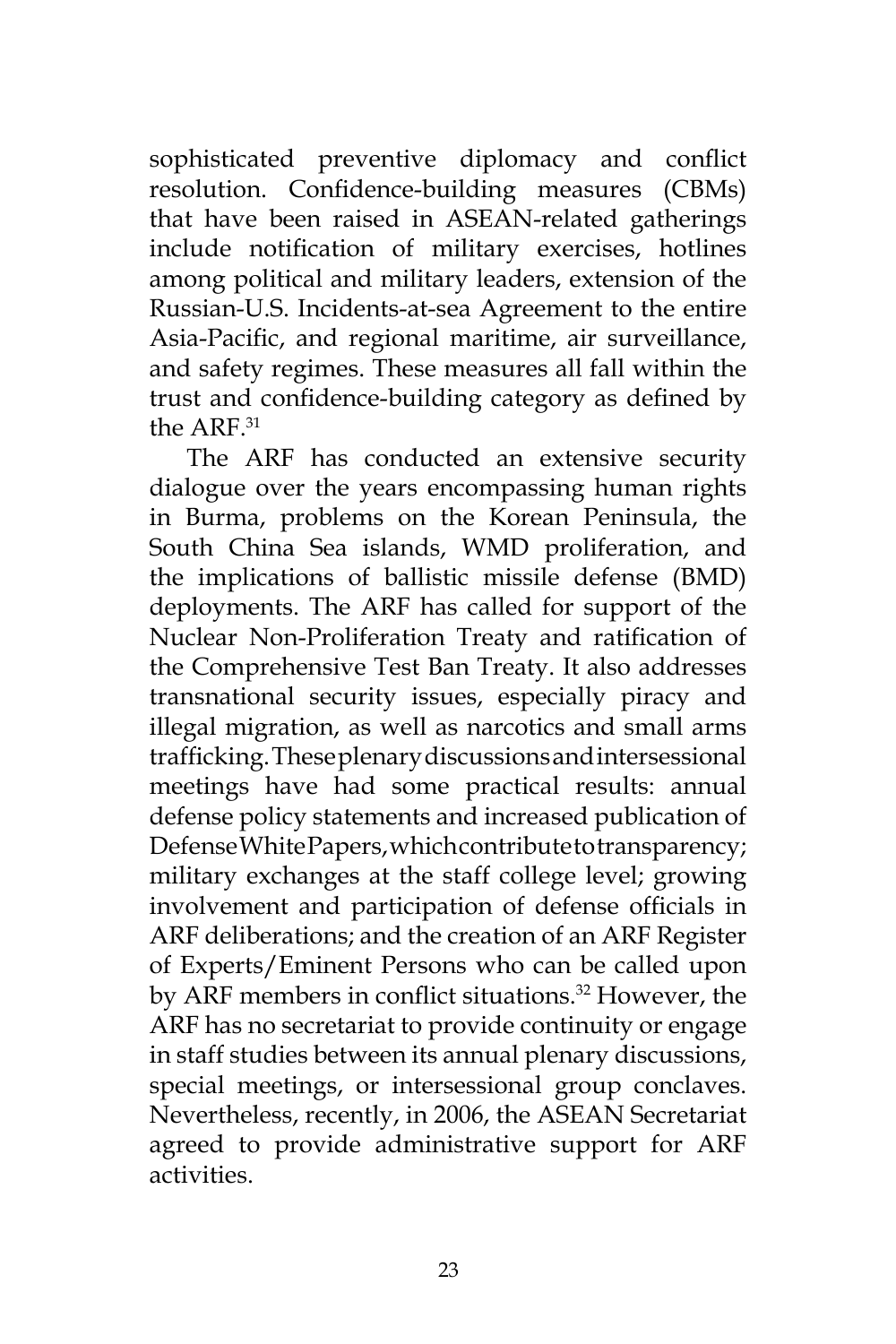While the ARF has turned from exclusively confidence-building to the next stage of preventive diplomacy, the transition is difficult. China's reticence, as well as some other members', reflects a concern that basic national security issues, such as the future of Taiwan, not be subject to ARF deliberations. By contrast, Canada, Australia, Japan, and the United States would like to see ARF strengthened. The United States particularly hopes that the ARF will serve as an antiterror cooperative mechanism. However, the ARF's consensus rule, adopted from ASEAN, has proven a serious obstacle to managing tensions that arise from the divergent strategic interests of ARF members.<sup>33</sup>

The ASEAN overlay on ARF procedures has provoked resentment among some participants, particularly South Korea, which believes that ASEAN's proprietary attitude has constrained any Northeast Asia dialogue within the forum. Moreover, even the numerous confidence-building measures implemented by the ARF are mainly declarations of transparency that do not involve constraints on behavior. For example, there may be discussions among defense officials, but no agreement, on refraining from adding certain kinds of weapons into national arsenals. Nor can the ARF discuss intrastate conflicts because of Chinese objections.34

While Washington did not expect the ARF to be an action-oriented security organization, after 9/11, the United States has urged the ARF to become more involved in devising ways to actively combat terrorism, such as shutting down terrorist finances through ARF transnational crime agreements. Another possibility would be to expand ARF undertakings on searchand-rescue operations to include simulating a ship hijacking in the Strait of Malacca that would require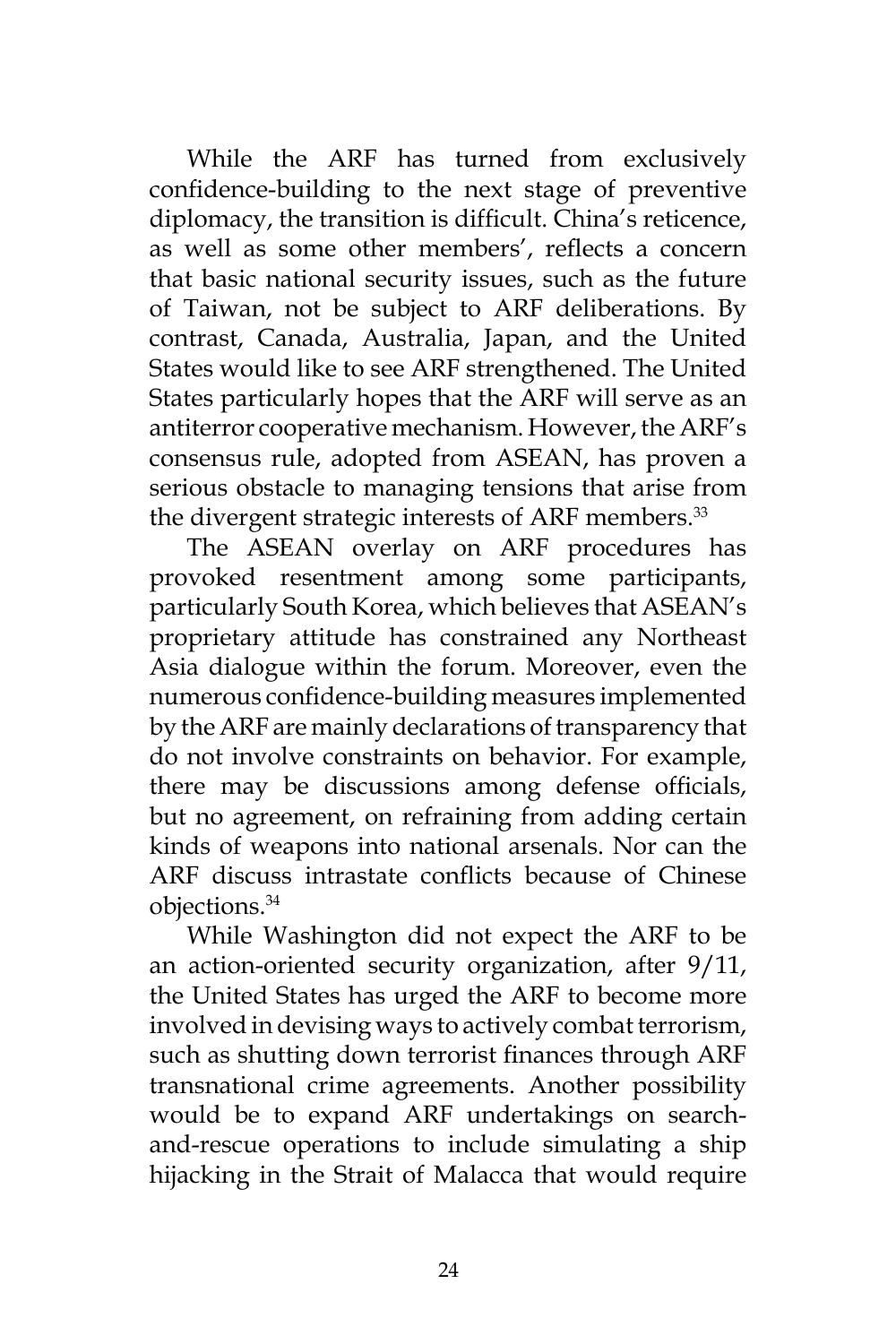practical cooperation among littoral navies to rescue hostages.35 Singapore's December 2003 participation in the U.S.-led multilateral PSI could be an initial step in that direction. Designed to stop the transfer of WMD to "states of concern" and terrorists, participating navies are simulating the cooperative interdiction of suspect ships.

To its credit, the ARF laid out an agenda for its members to block terrorist finances at its July 2002 Brunei summit, urging members to implement UN measures, which include blocking terrorists' access to national financial systems, freezing terrorists' financial assets, publicizing terrorist organizations whose assets have been seized, and creating national financial intelligence units to share information. These exhortations are exemplary, but they are not mandatory. There is no enforcement mechanism nor any sanctions against ARF members who choose not to comply.36 Moreover, the ARF consensus principle obstructs joint agreements. This obstacle could be overcome if the ARF adopted an ASEAN procedure used to bypass a similar constraint. Called the "ASEAN Minus  $X''$  understanding, it permits a "coalition of the willing"—whereby those states that agree on a principle may proceed, while those that do not may refrain from participation.

# **OTHER FORMS OF REGIONAL SECURITY COOPERATION**

While ASEAN and the ARF are the primary Asian regional security institutions, they are by no means the only ways in which Southeast Asian states engage in multilateral security cooperation. Interstate security cooperation takes place in both bilateral and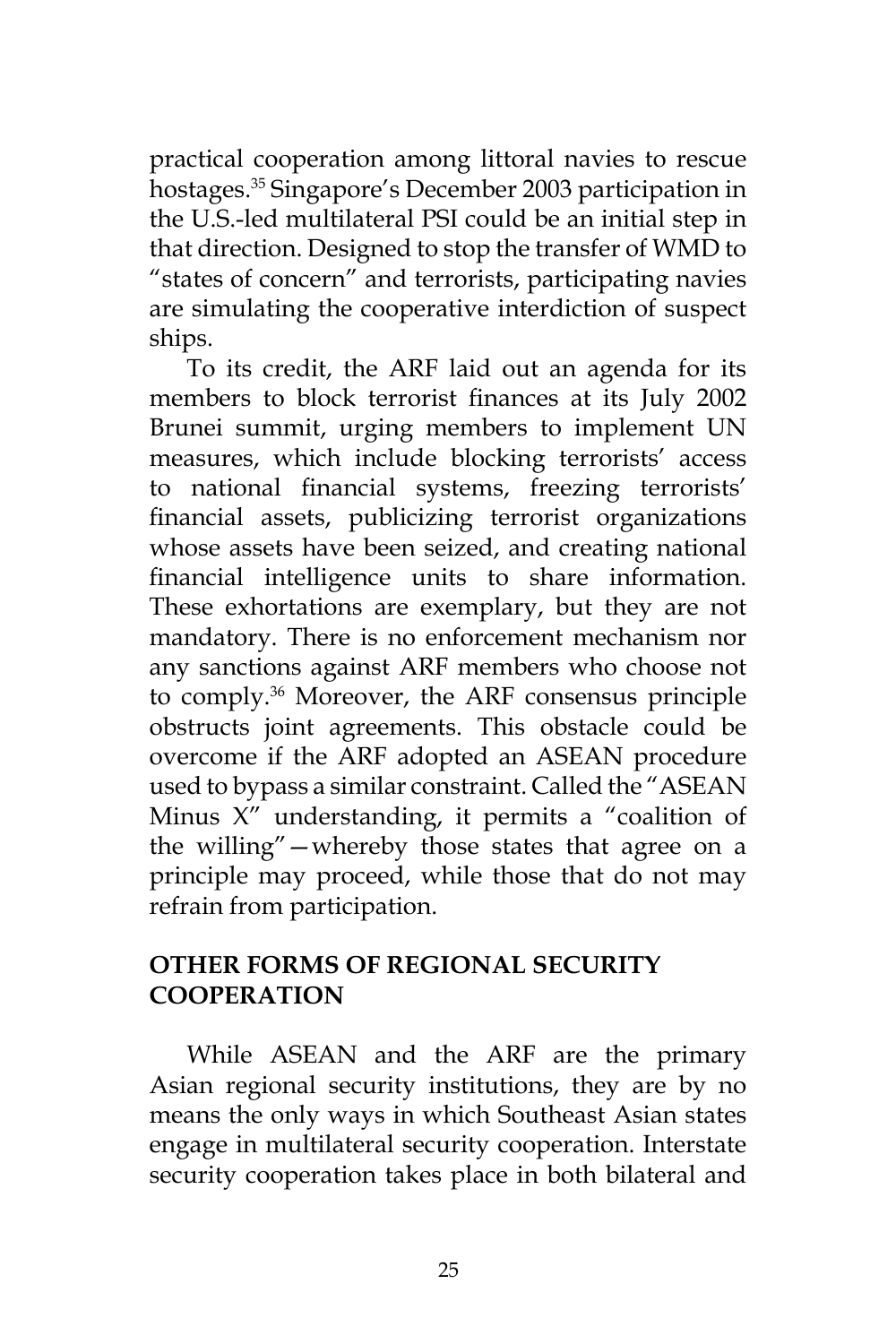multilateral arrangements outside of the ASEAN and ARF frameworks. The terrorist challenges posed by al Qai'da, JI, and other groups that transfer personnel, weapons, money and information across Southeast Asia's borders require a coordinated response among those states most affected. Intelligence sharing is particularly important, since captured JI members have provided authorities with useful information leading to further arrests or the discovery of new plots.

Several Southeast Asian states have increased antiterrorist cooperation with one another. Intelligence organizations in Malaysia, Singapore, and the Philippines, are exchanging information about regional terrorist groups, as well as with U.S. intelligence agencies and the Federal Bureau of Investigation (FBI). Nevertheless, constraints still exist. In February 2003, Indonesian security officials arrested Mas Salamat Kastori, the alleged leader of JI in Singapore, based on information provided by the Singaporean government. Because the two countries have no extradition treaty, however, Indonesian authorities planned to try Mas Salamat on a false passport charge, rather than extradite him to Singapore to face more serious allegations.<sup>37</sup>

In May 2002, a Southeast Asian antiterror pact was initialed by the Philippines, Indonesia, and Malaysia, to which Thailand and Cambodia subsequently adhered. The pact was activated in the aftermath of the Davao bombings, when Philippine officials claimed that Indonesian nationals were involved in collaboration with elements of the Moro Islamic Liberation Front (MILF), all of whom had trained in terrorist camps in North Cotobato.<sup>38</sup> Similarly, Thai authorities have acknowledged that JI members met in southern Thailand in January 2002, where a decision was made to attack soft targets in the region, such as nightclubs and restaurants.39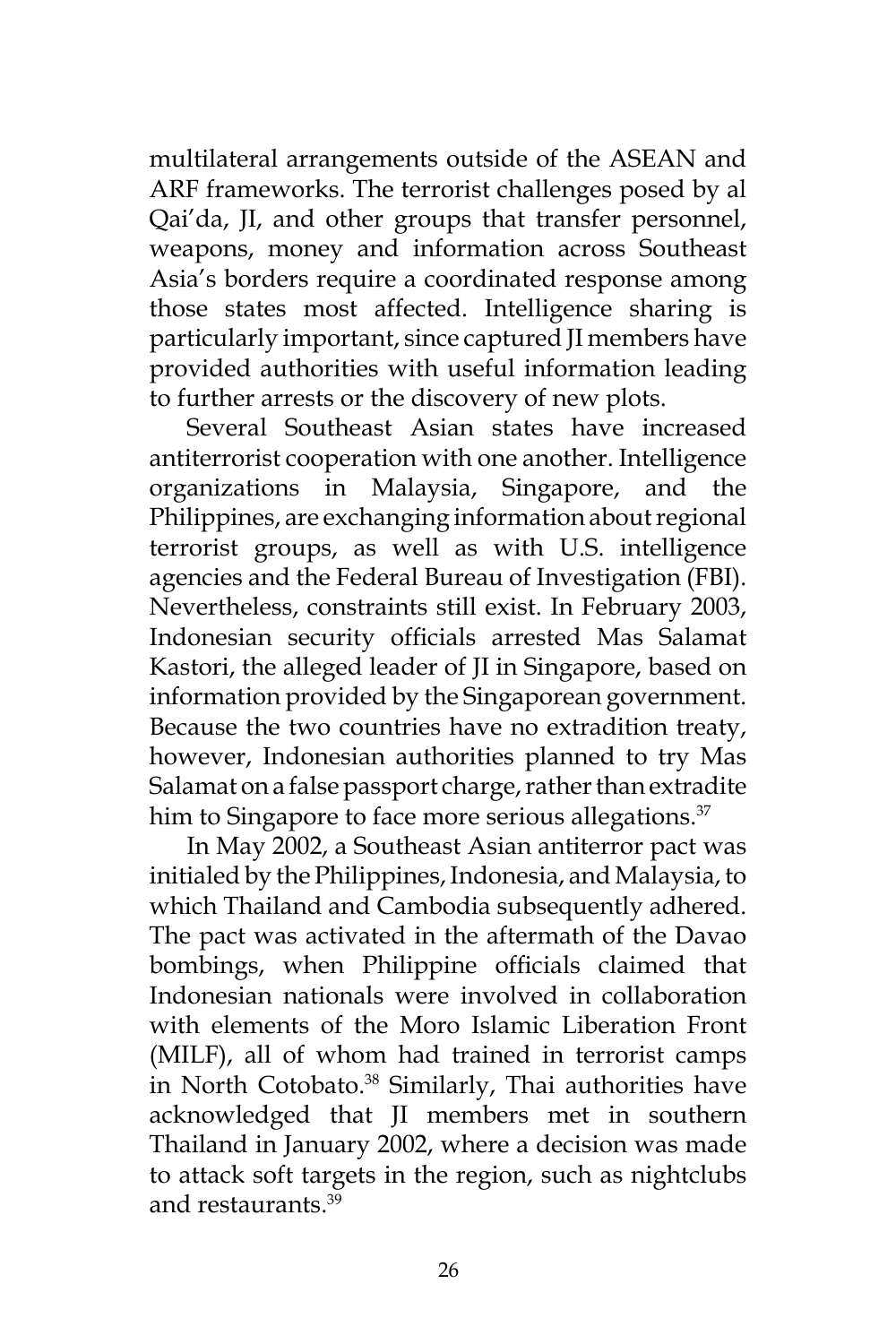Possible linkages between the Bali and Davao bombings have led to intelligence and police cooperation among Malaysia, Indonesia, and the Philippines. Manila insists that the MILF is responsible for the Davao and other recent Mindanao attacks, although MILF leaders deny the allegations. It seems likely that some rogue MILF splinter groups may be among the perpetrators, but there is little evidence to suggest that the MILF leadership, who are negotiating with the Philippine government to resolve their conflict in Mindanao, are directing terrorist actions. Joined by Thailand and Cambodia, the five adherents to the Southeast Asia antiterror pact agreed at a January 2003 gathering in Manila that they would establish a communication protocol to fight terror, piracy, money laundering, smuggling, and gun running. Whether these plans will facilitate collaboration among law enforcement authorities in the countries most susceptible to terrorist movements and actions remains to be seen, although Malaysian authorities have stated that they are regularly exchanging intelligence with Indonesia and the Philippines.<sup>40</sup>

Unsurprisingly, the most effective form of Southeast Asian security cooperation continues to be bilateral and focused on specific problems. Malaysian armed forces are patrolling waters between Sabah and the southern Philippines to interdict MILF militants fleeing Manila's crackdown. Australian police have been credited by Indonesia with providing the technical assistance needed to intercept cellular phone conversations, which led to the apprehension of many of the Bali bombers.<sup>41</sup>

Piracy is a continuing challenge in Southeast Asia, the possible marriage of piracy with terrorism causes considerable worry for the region. The deep water channels in Malacca and a number of Indonesian straits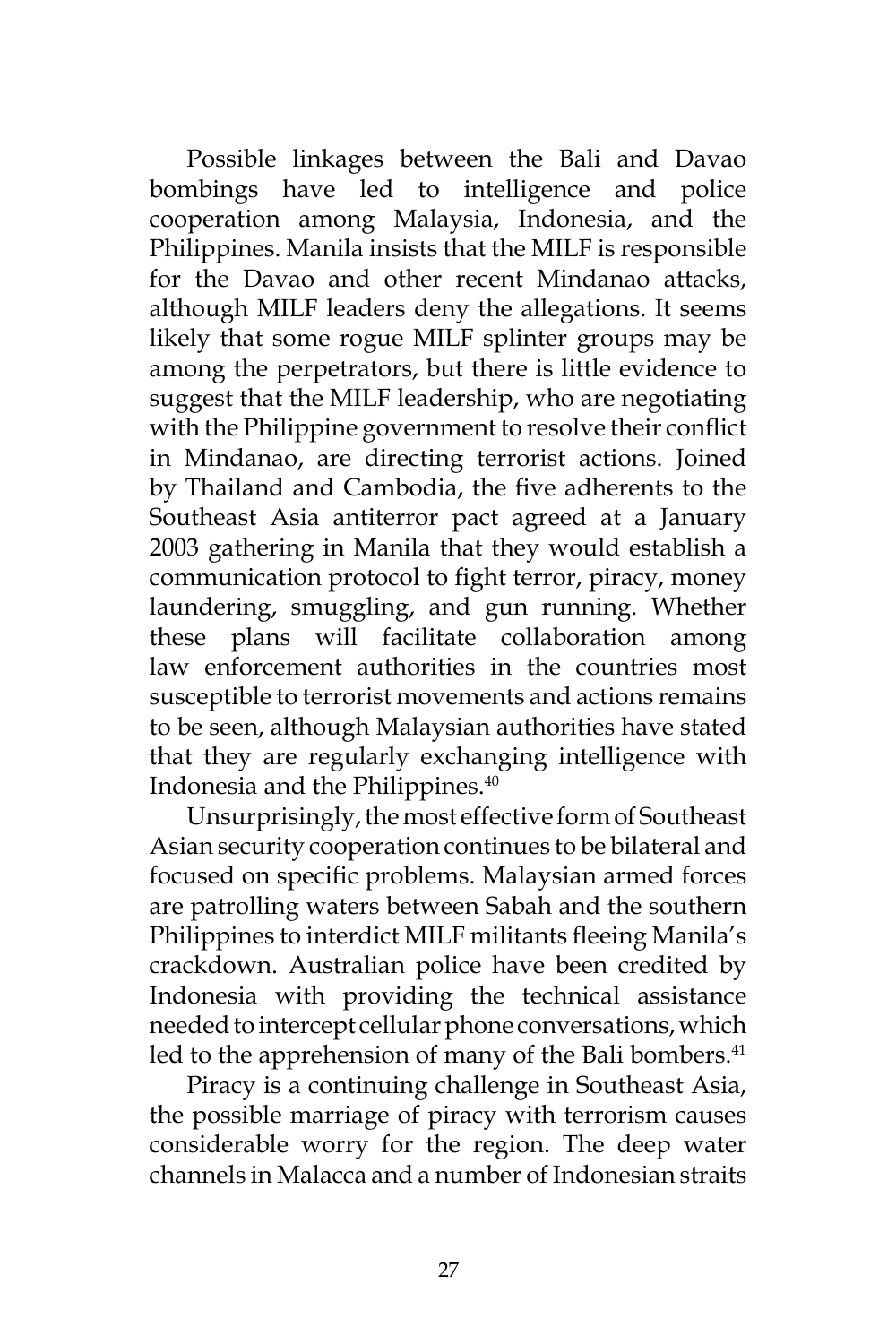are so narrow that a single burning supertanker and its spreading oil slick could block the route for other tankers. Moreover, in these narrow straits, there may not even be enough room for naval escorts to screen tankers from attacks by small, fast craft.<sup>42</sup>

While Japan has proposed a regional coast guard to combat piracy, national sensitivities in the littoral states inhibit any broader collaboration. Many Southeast Asian countries are unwilling to prosecute pirates apprehended in their territorial waters for acts committed in other countries' jurisdictions. Most often, pirates are deported rather than prosecuted. Furthermore, since boundaries have not yet been drawn in some parts of the Malacca/Singapore straits, jurisdiction over piracy is unclear.<sup>43</sup> Nevertheless, both Singapore and Malaysia are upgrading their air forces partly to enhance antipiracy, antiterrorist, and illegal immigration patrols. Both countries are acquiring air-toair refueling aircraft, and Singapore has manufactured its own unmanned aerial vehicle to extend surveillance over waters surrounding the island city-state. Malaysia has also produced its own reconnaissance aircraft, the *Eagle*, which is to be deployed in Sabah for coastal patrols.44

There were a significant number of attacks on tankers in the Malacca Strait in 2003, though these seemed to be piracy rather than terrorism; however, from 2005-2006, piracy has significantly declined in the Strait of Malacca.<sup>45</sup> Hijacked tugboats could be used for terrorism, drug trafficking, or human smuggling. Taking these possibilities into account, Singapore requires tugboats to provide 6 hours advance notice before coming into port; and all small vessels have been prohibited from entering the special anchorages designated for chemical, oil, and LNG carriers.<sup>46</sup> In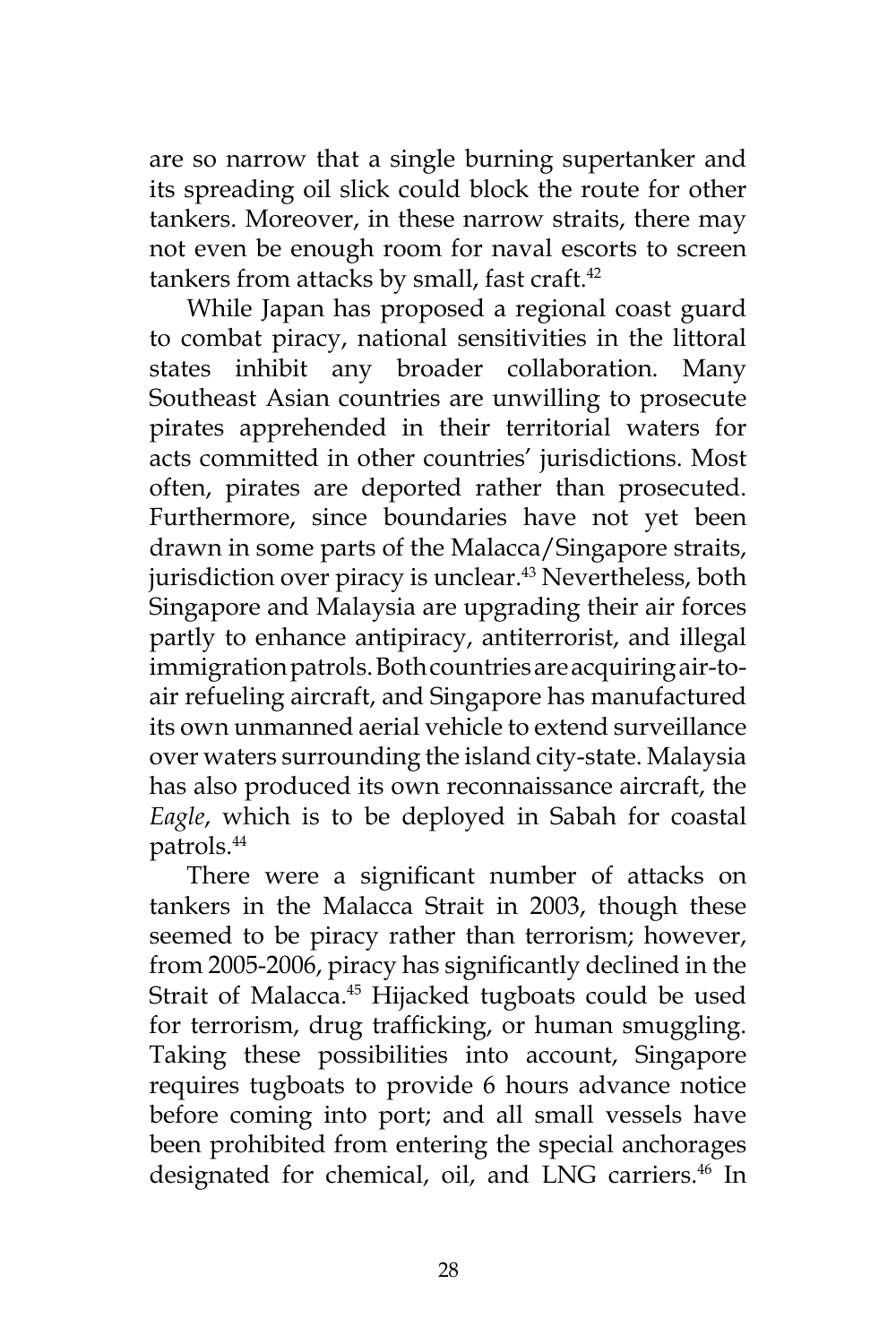2005-06, the three littoral states—Singapore, Indonesia, and Malaysia—formed a coordinated sea and air antipiracy patrol arrangement for the Malacca Strait that seems to be effective. It is the first such trilateral effort in Southeast Asia.

# **CONCLUSION**

Most Southeast Asians believe their security is best maintained in the early 21st century not by isolating the region from great power activities, as originally envisaged in the 1970s Zone of Peace Freedom and Neutrality, but rather by engaging them in multilateral endeavors, such as the ASEAN post-ministerial conferences, ASEAN Plus Three, and the ARF. While these measures were initially directed toward keeping China and the United States involved in assuring the region's security, ASEAN also welcomes participation by India and Japan.

India and Japan have exchanged high-level visits with virtually every Southeast Asian state. ASEAN members welcome India's efforts to strengthen ties with Burma as a way of balancing China's influence. Also, India is involved in the ASEAN PMC. Although Delhi has not been able to turn ASEAN Plus Three into ASEAN Plus Four, it has been accepted into the ARF and the new East Asian Summit.

For the United States, ASEAN and the ARF security deficiencies are not a significant drawback. Washington's security strategy in East Asia continues to rely on bilateral relations and has developed a mix of bilateral and multilateral endeavors in Southeast Asia. In the war against terror, the strongest bilateral tie is with the Philippines where U.S. military assistance and training, now in their 8th year, are designed to enhance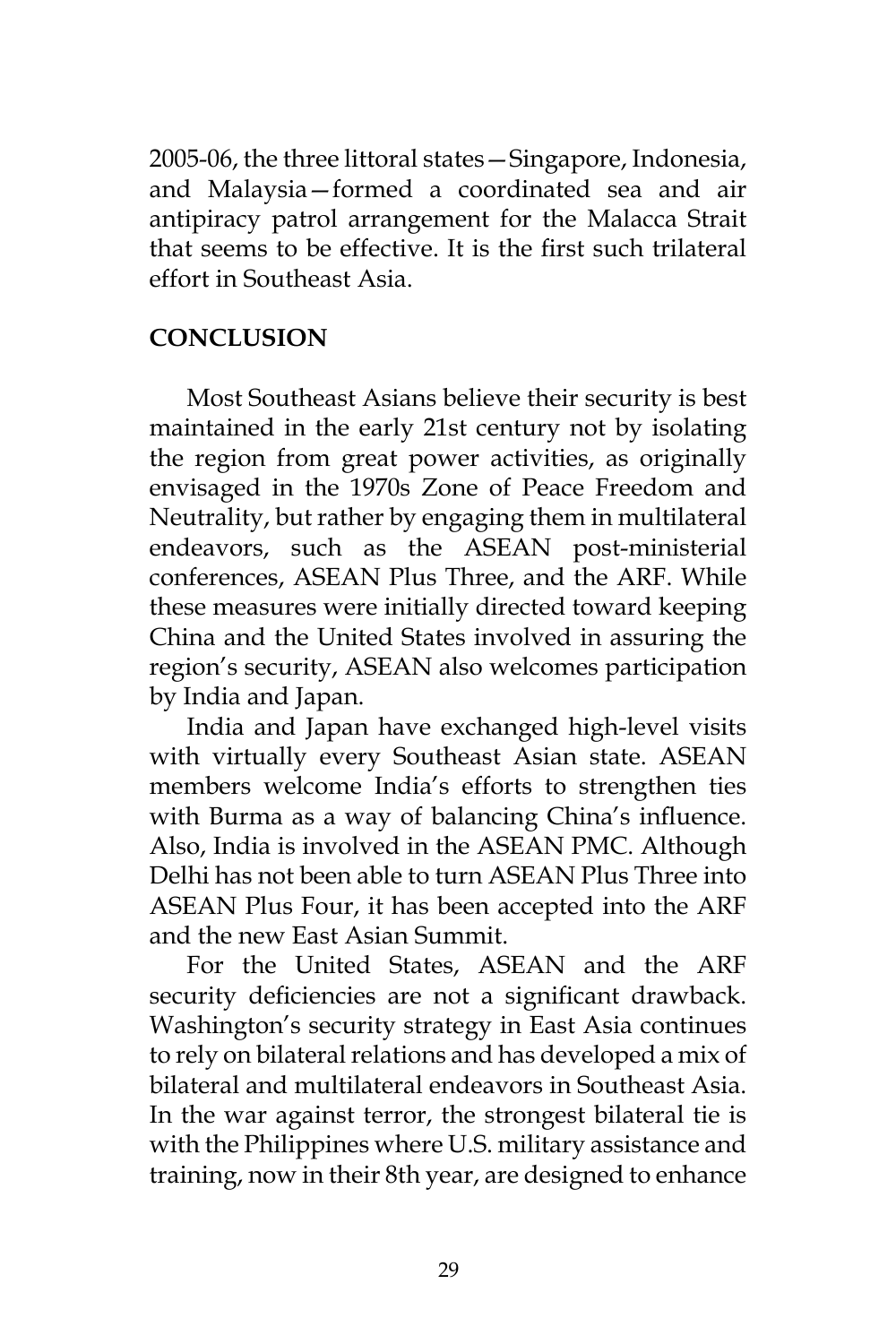the Philippine armed forces' ability to suppress the Abu Sayyaf group in Mindanao.

On the multilateral dimension, little has been accomplished because neither ASEAN nor the ARF have been willing to tackle the core security issues affecting the region, be they external support for insurgencies, major refugee flows, or disputes over sovereignty of islands. Inclusive memberships in both organizations and the ASEAN consensus principle work against their security effectiveness.<sup>47</sup> Thus, Washington's only multilateral initiative in Southeast Asia is quite modest: the offer to fund a regional antiterrorism training center in Malaysia, which would focus on law enforcement and intelligence exchange, but not involve military training. As Stephen Leong of Malaysia's Institute of Strategic and International Studies said, not only would the center show that ASEAN was involved in the antiterror struggle, but it "will also help to boost the confidence for foreigners who want to invest or travel in the region especially after the Bali bombing." More recently, the United States seems to be paying greater attention politically to ASEAN, when in the summer of 2006, Washington announced that it would appoint an ambassador to ASEAN as an organization, though no one has been appointed to that office by early 2007.<sup>48</sup>

Security regionalism in Southeast Asia remains, therefore, a weak reed. Absence of interoperability among the region's armed forces, embedded suspicions about neighbors' motivations, and an unwillingness or inability to set up effective arrangements to cope with transnational challenges all tend to move security cooperation by default to the bilateral—or at most trilateral—level where more effective collaboration exists. This principle appears equally true for U.S. security arrangements in Southeast Asia. Bilateral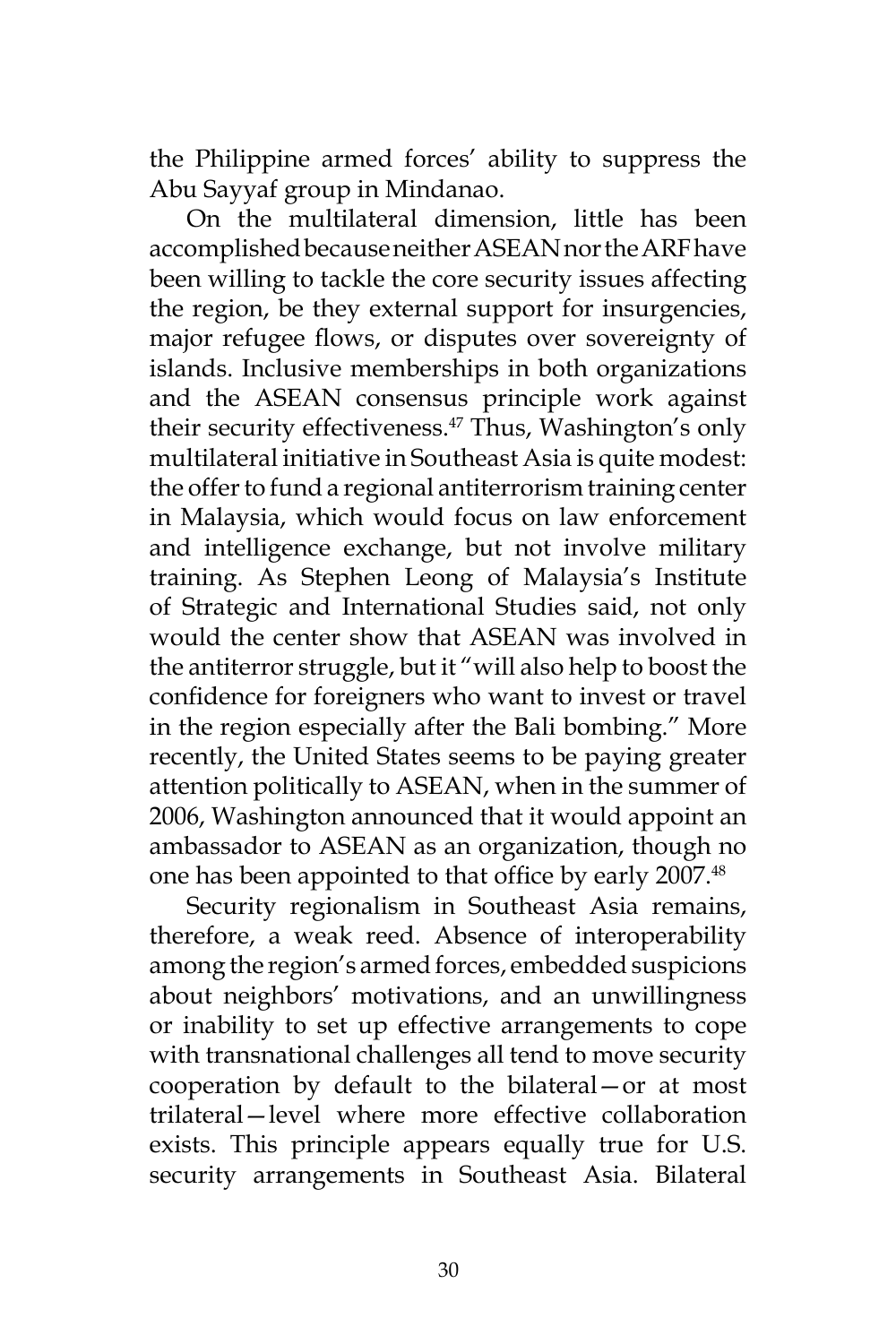military exercises and bilateral antiterrorist and law enforcement collaboration dominate. Multilateral exercises, such as Cobra Gold in Thailand, while valued, are viewed by Southeast Asians as less useful than bilateral security links to the United States.<sup>49</sup> There is no evidence that this situation will change.

#### **ENDNOTES**

1. ASEAN members are Malaysia, Singapore, Thailand, Indonesia, the Philippines, Brunei, Laos, Cambodia, Vietnam, and Burma. East Timor, which seceded from Indonesia in 1999, is not yet a member.

2. Michael Leifer, "The ASEAN Peace Process: A Category Mistake," *Pacific Review,* Vol. 12, No. 1, 1999, p. 37.

3. Lorraine Elliott, "ASEAN and Environmental Cooperation: Norms, Interests, and Identity," *Pacific Review*, Vol. 16, No. 1, 2003, pp. 30-31; and Amitav Acharya, *The Quest for Identity: International Relations of Southeast Asia,* Singapore: Oxford University Press, 2000. For the changes proposed for a new ASEAN Charter, see the ASEAN December 2006 Summit documents.

4. Rajshree Jetly, "Conflict Management Strategies in ASEAN: Perspectives for SAARC," *The Pacific Review*, Vol. 16, No. 1, 2003, p. 55. Also see Amitav Acharya, "Competing and Congruent Approaches to Security Cooperation in the Asia-Pacific Region: A Concept Paper," unpublished paper, Singapore 2002.

5. Nayan Chanda, "Southeast Asia After September 11," in Robert Hathaway and Wilson Lee, eds., *George W. Bush and Asia: A Midterm Assessment*, Washington, DC: Woodrow Wilson Center for Scholars, 2003, pp. 118-119.

6. A good review of Southeast Asia's bilateral conflicts can be found in "Southeast Asia—Security," *stratfor.com*, February 12, 2003.

7. Chanda, "Southeast Asia After September 11," p. 129.

8. Amitav Acharya, *Constructing a Security Community in Southeast Asia: ASEAN and the Problem of Regional Order*, New York: Routledge, 2001, p. 121.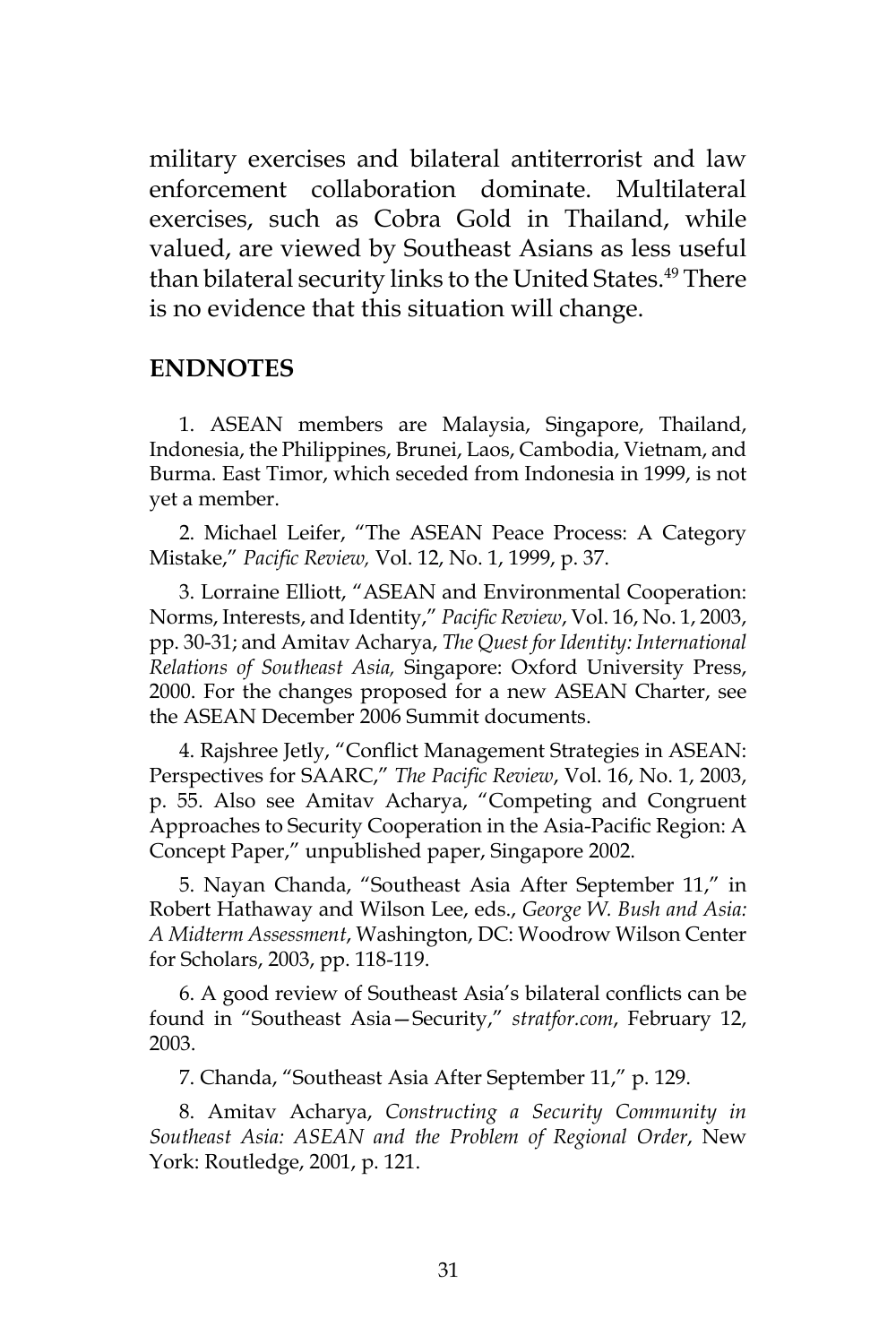9. Sheldon W. Simon, "Asian Armed Forces: Internal and External Tasks and Capabilities," in Sheldon W. Simon, ed., *The Many Faces of Asian Security*, New York: Rowman and Littlefield, 2001, pp. 49-40. Also see Archarya, *Constructing a Security Community in Southeast Asia,* pp. 150-151.

10. *The Straits Times*, Singapore, May 18, 2002; and Robert Karniol, "A Total Defence," *Jane's Defence Weekly,* August 28, 2002. p. 25.

11. Kumar Ramakrishna, "Applying the U.S. National Security Strategy for Countering Terrorism to Southeast Asia," paper prepared for the Institute for National Strategic Studies, U.S. Institute of Peace Workshop on "Terrorism's New Front Lines: Adapting U.S. Counterterrorism Strategy To Regions of Concern," Washington, DC, May 8-9, 2003, pp. 7-9.

12. Sheldon W. Simon, "Southeast Asia's Defense Needs: Change or Continuity?" in Ashley Tellis and Michael Wills, eds., *Strategic Asia 2005-06: Military Modernization in an Era of Uncertainty*, Seattle: The National Bureau of Asian Research, 2005, p. 277.

13. Author's discussion with a high-ranking U.S. naval officer at the Institute of National Strategic Studies, U.S. Institute of Peace Workshop on "Terrorism's New Front Lines," May 8, 2003.

14. See the discussion in Sheldon W. Simon, "Theater Security Cooperation in the U.S. Pacific Command: An Assessment and Projection," *NBR Analysis*, August 2003.

15. See "ASEAN Police to Set Up Antiterrorism Task Force," news release by the ASEAN Secretariat, Jakarta, January 22, 2003.

16. Andrew Tan, "Terrorism in Singapore: Threat and Implications."

17. This section is adapted from a paper delivered by the author to a workshop sponsored by The National Bureau of Asian Research and the U.S. Department of Energy, Washington, DC, October 2, 2006.

18. The National Bureau of Asian Research, "The Prospects for Civilian Nuclear Programs in Southeast Asia," unpublished Background Paper, August 2006, p. 2.

19. Yeung Foong Khong, "Michael Leifer and the Prerequisites of Regional Order in Southeast Asia," in Joseph Liao and Ralf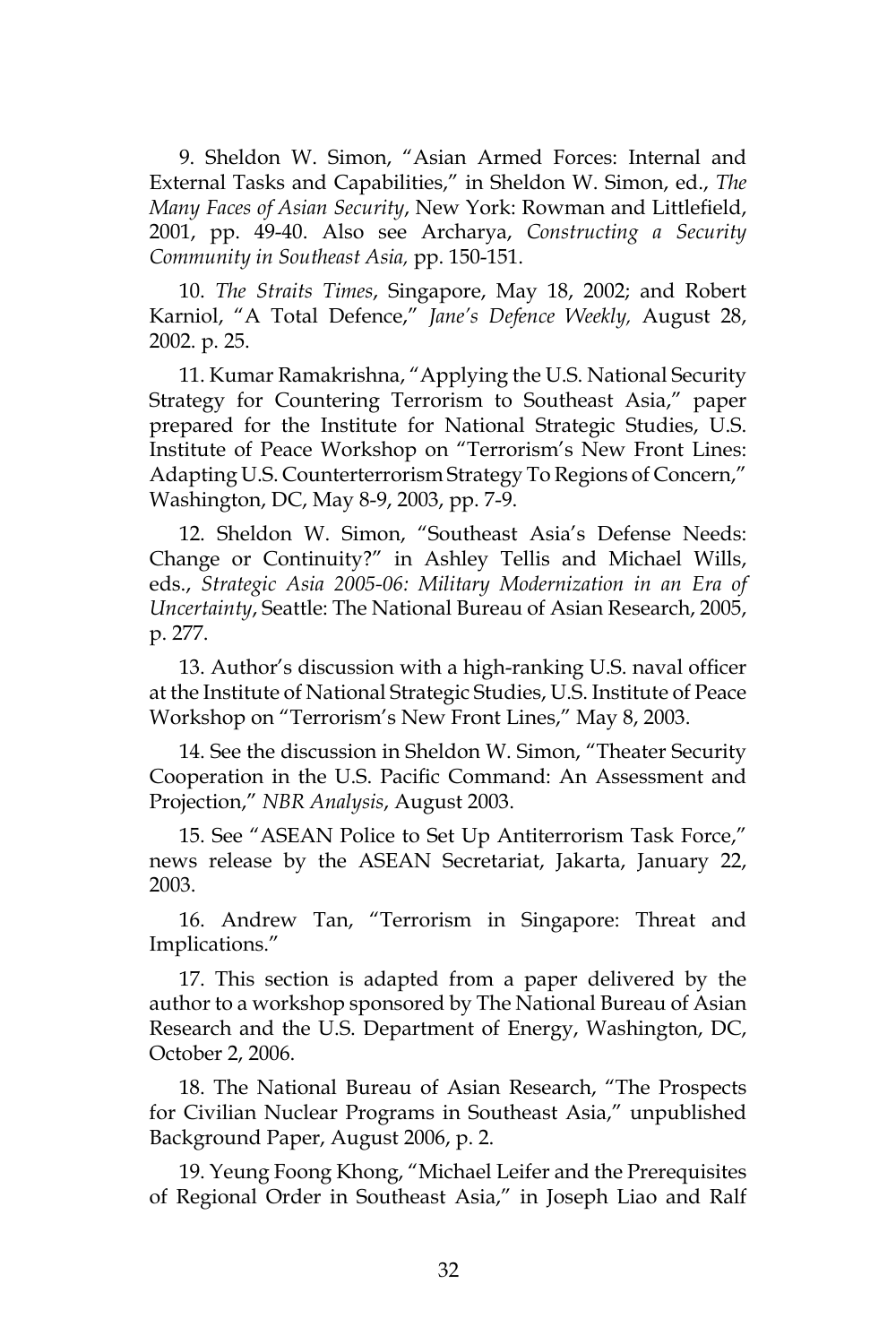Emmers, eds., *Order and Security in Southeast Asia: Essays in Memory of Michael Leifer,* London: Routledge, 2006, pp. 33-34.

20. Leonard Sebastian, "Domestic Security Priorities, 'Balance of Interests', and Indonesia's Management of Regional Order," in *ibid.*, pp. 185-189.

21. Ralf Emmers, *Cooperative Security and the Balance of Power in ASEAN and the ARF*, London: Routledge Curzon, 2003, p. 69. For a critique, see Donald Weatherbee, *International Relations in Southeast Asia: The Struggle for Autonomy*, Boulder, CO: Rowman and Littlefield, 2005, pp. 70-71.

22. Quoted in Bates Gill, "Proliferation: the Challenge of Proliferation in Asia," in Richard Ellings and Aaron Friedberg with Michael Wills, eds., *Strategic Asia 2003-04: Fragility and Crisis*, Seattle: The National Bureau of Asian Research, 2004, p. 385. Also see M. C. Abad, Jr., "A Nuclear Weapons Free Southeast Asia and Its Continuing Strategic Significance," *Contemporary Southeast Asia*, Vol. 27, No. 2, August 2005, pp. 170-171.

23. Quoted in Abad, "A Nuclear Weapon Free Southeast Asia," p. 178.

24. *Ibid*., pp. 178, 180, 181.

25. See the discussion in NBR, "The Prospects for Civilian Nuclear Programs in Southeast Asia."

26. This discussion of Scomi and centrifuges is drawn from Sheldon W. Simon, "Southeast Asia: Back to the Future?" in Ashley Tellis and Michael Wills, eds., *Strategic Asia 2004-05: Confronting Terrorism in the Pursuit of Power*, Seattle: The National Bureau of Asian Research, 2004, pp. 273-274.

27. *Kompas*, Jakarta, July 4, 2006; *Antara* (Internet Version) June 9, 2006: "Thailand Attends PSI Meetings," in *International Export Control Observer*, Monterey Institute of International Studies, April 2006, p. 20; and Denny Roy, "Lukewarm Partner: Chinese Support for U.S. Counterterrorism in Southeast Asia," Honolulu: Asia-Pacific Center for Security Studies, March 2006. p. 4.

28. The new Asian antipiracy arrangement is described in a *Bangkok Post* editorial, July 5, 2006; and Sam Bateman, "Burden Sharing in the Straits: Not so Straightforward," *IDSS Commentaries*, Singapore: Institute of Defense and Strategic Studies, March 20, 2006.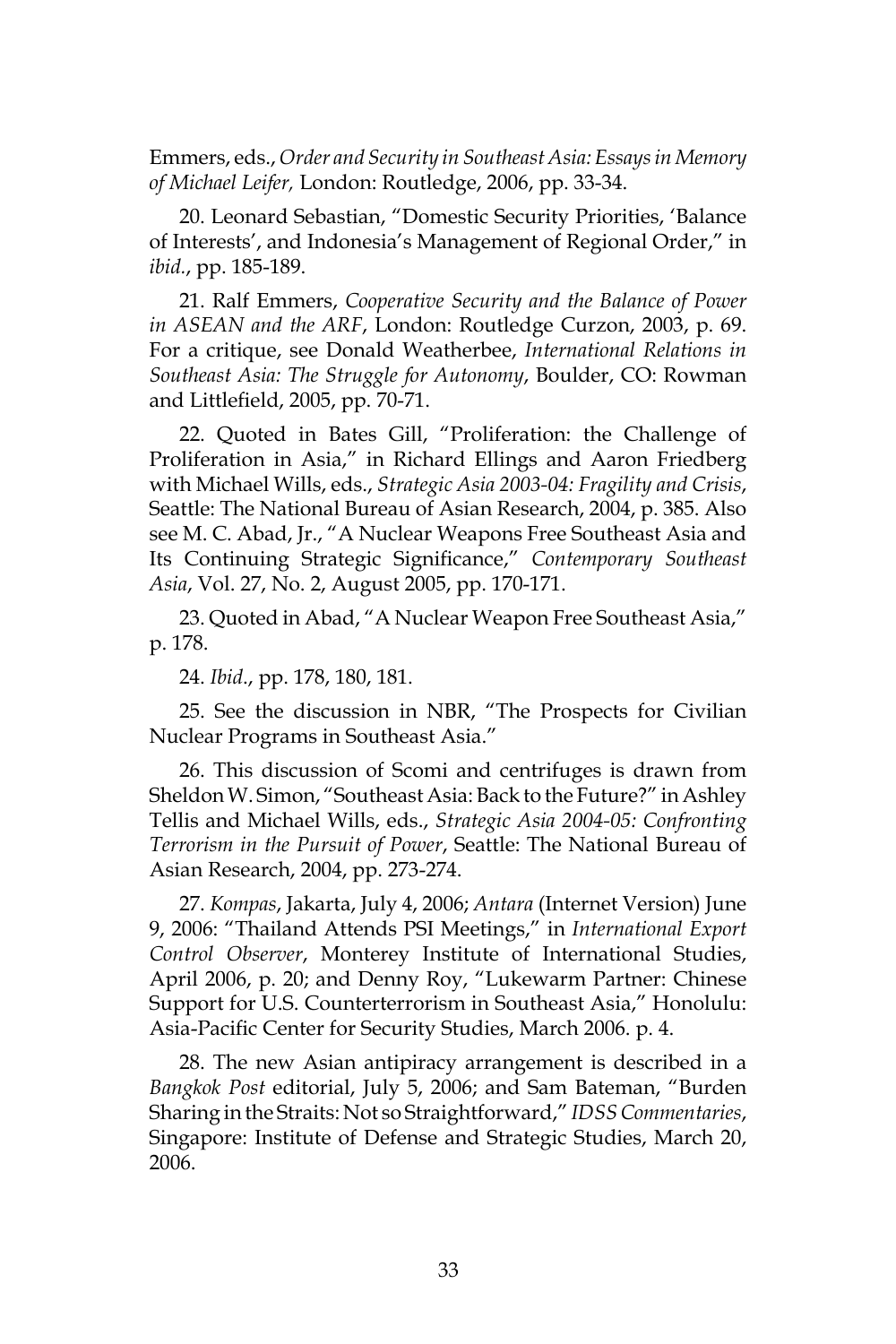29. For more details on these antipiracy arrangements, see Sheldon W. Simon, "U.S. Emphasizes Security and Trade Interests in Southeast Asia . . .," *Comparative Connections: An E-Journal of East Asian Bilateral Relations*, Honolulu: Pacific Forum/CSIS, April-June 2006.

30. This new security agenda is explored in Sheldon W. Simon, ed., *The Many Faces of Asian Security*, Boulder, CO: Rowman and Littlefield, 2001.

31. Trevor Findlay, "The Regional Security Outlook," in Gary Klintworth, ed., *Asia-Pacific Security: Less Uncertainty, New Opportunities*, New York: St. Martin's Press, 1998, pp. 275-292.

32. Mely Caballero-Anthony, "Partnership for Peace in Asia: ASEAN, the ARF, and the United Nations," *Contemporary Southeast Asia*, Vol. 24, No. 3, December 2002, pp. 536-537.

33. See Seng Tan *et al*., *A New Agenda for the ASEAN Regional Forum*, Singapore: Institute for Defense and Strategic Studies, 2002, pp. 14-15.

34. *Ibid.,* pp. 32, 35.

35. *Ibid.,* pp. 43, 48, 66.

36. *ARF Statement Against Terrorist Financing,* July 30, 2002.

37. Mark Manyin *et al*., *Terrorism in Southeast Asia*, Washington, DC: Congressional Research Service Report for Congress, March 26, 2003, pp. 16-17.

38. AFP, Hong Kong, April 8, 2003, in *Foreign Broadcast Information Service* (FBIS), *Daily Report-East Asia,* April 9, 2003.

39. AFP, Hong Kong, December 26, 2002, in FBIS *Daily Report-East Asia,* December 27, 2002.

40. AFP, Hong Kong, January 16, April 28, and May 16, 2003, in FBIS *Daily Report-East Asia,* January 19, April 29, and May 19, 2003, respectively, as well as the *Philippine Daily Inquirer,* April 10, 2003, in FBIS *Daily Report-East Asia*, April 11, 2003.

41. *Bernama*, Kuala Lumpur, March 13, 2003, in FBIS *Daily Report-East Asia*, March 17, 2003; and AFP, Hong Kong, May 7, 2003, in FBIS *Daily Report-East Asia,* May 8, 2003.

42. Neela Banerjee and Keith Bradsher, "A Vulnerable Time to be Moving Oil by Sea," *The New York Times*, October 19, 2002.